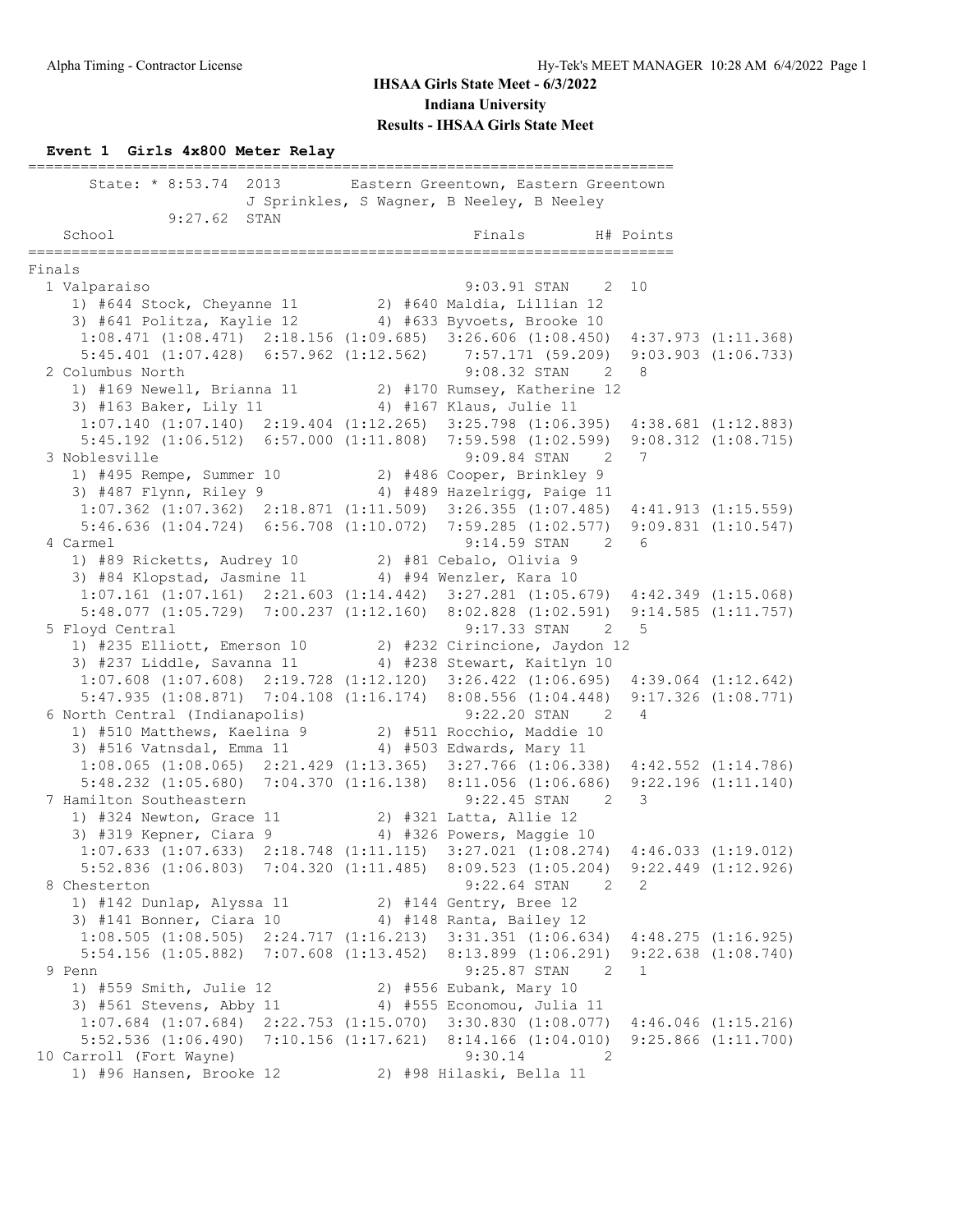#### **....Event 1 Girls 4x800 Meter Relay**

3) #95 Hall, MaryBeth 10 4) #103 Snell, Hadley 10 1:07.866 (1:07.866) 2:19.521 (1:11.655) 3:29.011 (1:09.491) 4:46.905 (1:17.894) 5:55.581 (1:08.676) 7:14.419 (1:18.839) 8:19.597 (1:05.179) 9:30.140 (1:10.543) 11 Indianapolis Bishop Chatard 9:30.98 1 1) #368 Gantz, Alex 12 2) #376 Teed, Alex 10 3) #375 Stickel, Mayan 12 4) #362 Cridge, Lily 11 1:06.715 (1:06.715) 2:21.012 (1:14.297) 3:31.310 (1:10.299) 4:46.988 (1:15.678) 5:58.615 (1:11.628) 7:16.858 (1:18.243) 8:20.004 (1:03.147) 9:30.977 (1:10.973) 12 Mt. Vernon (Fortville) 9:37.75 1 1) #450 Gasiorek, Emma 10 2) #448 Carrell, Lydia 12 3) #455 Tharp, Morgan 12 4) #453 Overshiner, Alexandra 12 1:09.065 (1:09.065) 2:26.339 (1:17.275) 3:35.844 (1:09.505) 4:48.835 (1:12.992) 5:58.890 (1:10.055) 7:16.394 (1:17.505) 8:22.807 (1:06.413) 9:37.741 (1:14.935) 13 Fishers 9:38.68 2 1) #226 Mybeck, Megan 12 2) #229 Schafer, Vera 12 3) #223 Baldwin, Aubrey 12 4) #227 Runion, Anna 12 1:07.438 (1:07.438) 2:23.062 (1:15.625) 3:31.187 (1:08.125) 4:47.464 (1:16.277) 5:55.889 (1:08.425) 7:11.385 (1:15.496) 8:16.002 (1:04.618) 9:38.676 (1:22.674) 14 Center Grove 2:42.31 1 1) #126 Phipps, Lara 10 2) #117 Hallie, Mimbella 9 3) #119 Hodges, Diana 9 4) #127 Pogue, Marissa 9 1:06.250 (1:06.250) 2:20.741 (1:14.491) 3:30.029 (1:09.288) 4:46.781 (1:16.753) 5:56.869 (1:10.089) 7:13.769 (1:16.900) 8:22.751 (1:08.983) 9:42.310 (1:19.560) 15 Warsaw Community 9:46.31 1 1) #663 Laput, Ella 9 2) #661 Knight, Ava 12 3) #657 Barnett, Wini 12 4) #664 Lusinde, Amanda 12 1:08.175 (1:08.175) 2:31.581 (1:23.406) 3:41.858 (1:10.277) 4:58.416 (1:16.559) 6:10.531 (1:12.115) 7:27.834 (1:17.303) 8:36.547 (1:08.714) 9:46.305 (1:09.759) 16 Seymour 9:47.65 1 1) #597 Harpe, Hayley 12 2) #598 Jacobi, Samantha 12 3) #599 Siefker, Vivienne 10 4) #601 Trinkle, Brooke 11 1:09.180 (1:09.180) 2:27.618 (1:18.438) 3:37.932 (1:10.315) 4:53.630 (1:15.699) 6:05.539 (1:11.909) 7:22.885 (1:17.347) 8:35.692 (1:12.807) 9:47.647 (1:11.955) 17 Fort Wayne Concordia Luthera 1 9:48.31 1 1) #255 Scheumann, Sidney 10 2) #252 Kropf, Faye 11 3) #254 Panning, Alexa 10 4) #256 Walters, Ellie 9 1:08.432 (1:08.432) 2:25.733 (1:17.301) 3:37.371 (1:11.639) 4:59.062 (1:21.691) 6:10.227 (1:11.165) 7:27.109 (1:16.882) 8:36.049 (1:08.941) 9:48.307 (1:12.258) 18 Batesville 18 and 19:50.01 1 1) #22 Allgeier, Megan 10 2) #24 Olsen, Katie 12 3) #27 Raver, Kaylie 10 4) #29 Weiler, Emma 11 1:08.712 (1:08.712) 2:22.789 (1:14.078) 3:32.998 (1:10.209) 4:55.407 (1:22.410) 6:08.471 (1:13.065) 7:27.297 (1:18.826) 8:36.606 (1:09.310) 9:50.003 (1:13.397)<br>9:50.38 2 19 Northview 9:50.38 2 1) #531 Miller, Halle 11 2) #532 Morrison, Katie 11 3) #530 Hayes, Ellia 10 4) #529 Grant, Gnister 10 1:08.844 (1:08.844) 2:22.269 (1:13.425) 3:34.507 (1:12.239) 4:54.855 (1:20.348) 6:02.263 (1:07.409) 7:28.797 (1:26.535) 8:36.666 (1:07.869) 9:50.371 (1:13.706) 20 Angola 10:00.07 2 1) #8 Hinkley, Gracynn 11 2) #11 Underwood-Sanders, Bella 9 3) #5 Davenport, Jordan 9 4) #7 Gillen, Karleigh 9 1:13.506 (1:13.506) 2:33.936 (1:20.430) 3:44.973 (1:11.037) 5:05.062 (1:20.090) 6:15.031 (1:09.969) 7:35.668 (1:20.638) 8:42.146 (1:06.478) 10:00.068 (1:17.923) 21 Bloomington South 10:00.91 1 1) #52 Williams, Camilla 10 2) #50 Stringer, Grace 9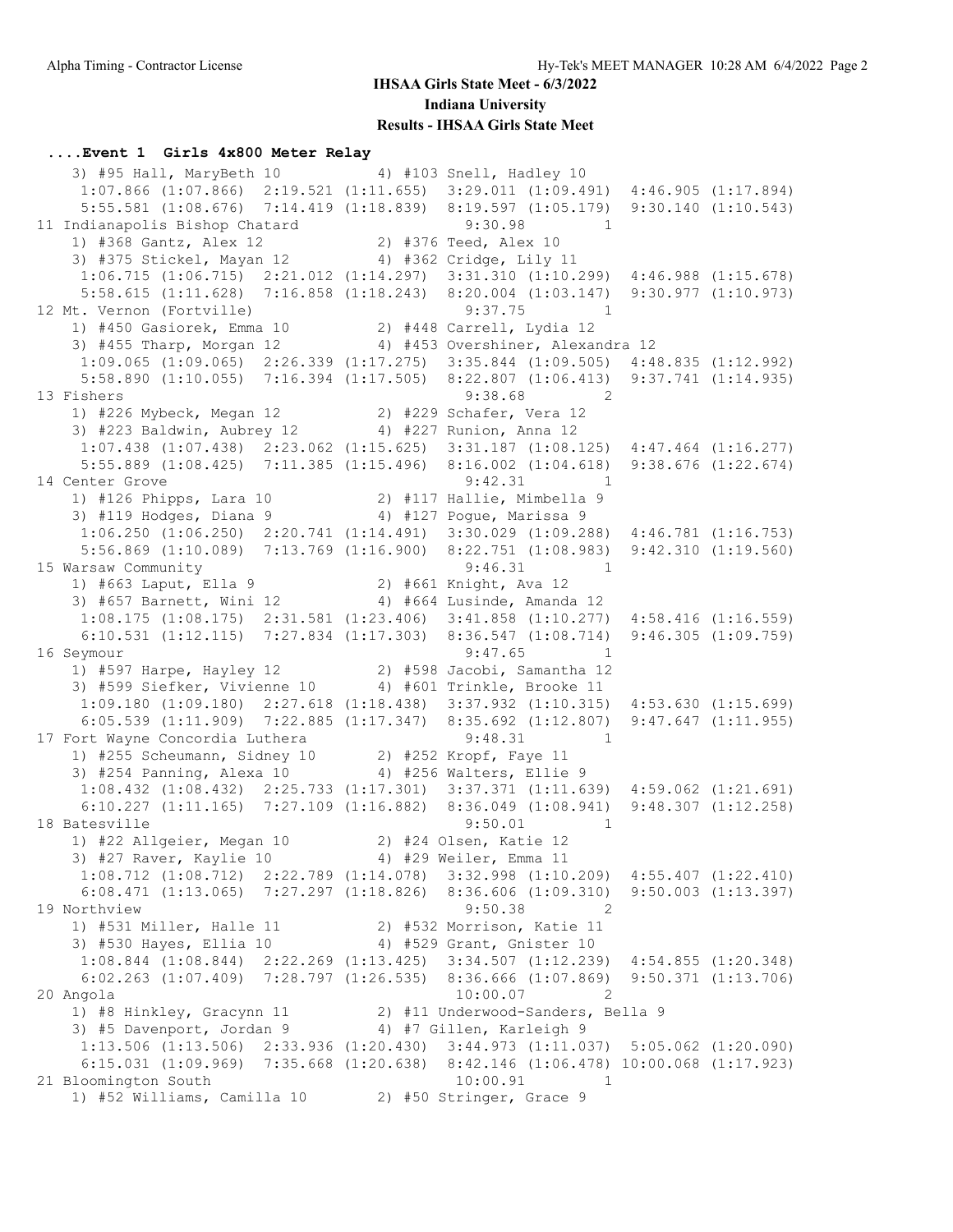#### **....Event 1 Girls 4x800 Meter Relay**

3) #47 Callahan, Emma 11 4) #46 Barada, Kate 10 1:09.207 (1:09.207) 2:24.515 (1:15.309) 3:32.564 (1:08.049) 4:52.607 (1:20.044) 6:05.378 (1:12.771) 7:22.558 (1:17.180) 8:36.226 (1:13.669) 10:00.904 (1:24.678) 22 Indian Creek 10:04.88 1 1) #357 Seitzinger, Hannah 10 2) #355 Iaria, Paige 11 3) #353 Dowty, Phoebe 10 4) #354 Grosso, Samuela 11 1:07.039 (1:07.039) 2:25.392 (1:18.353) 3:36.294 (1:10.903) 4:54.022 (1:17.728) 6:08.692 (1:14.670) 7:31.183 (1:22.491) 8:45.492 (1:14.310) 10:04.875 (1:19.384)<br>aPorte 10:09.03 1 23 LaPorte 10:09.03 1 1) #417 Dhoore, Myrriam 12 2) #418 Dubbs, Ella 12 3) #420 Sobecki, Brenna 11 4) #421 Spain, Faith 9 1:11.481 (1:11.481) 2:30.327 (1:18.846) 3:40.398 (1:10.071) 5:05.822 (1:25.425) 6:16.914 (1:11.093) 7:37.010 (1:20.096) 8:49.417 (1:12.407) 10:09.024 (1:19.608) 24 Gibson Southern 10:12.06 1 1) #291 Hart, Taylor 12 2) #292 Hasenour, Carmen 12 3) #293 Heldt, Courtney 10 4) #295 Pennington, Olivia 12 1:08.564 (1:08.564) 2:31.917 (1:23.353) 3:45.354 (1:13.438) 5:09.924 (1:24.570) 6:22.129 (1:12.205) 7:39.557 (1:17.428) 8:52.671 (1:13.115) 10:12.054 (1:19.383) 25 Northwood 10:20.04 1 1) #535 Allen, Emilie 12 2) #546 Prenkert, Sydney 10 3) #536 Brewer, Mackinze 12 4) #547 Slone, Savanah 10 1:10.591 (1:10.591) 2:33.312 (1:22.721) 3:45.857 (1:12.545) 5:10.674 (1:24.817) 6:21.617 (1:10.944) 7:39.173 (1:17.556) 8:53.709 (1:14.536) 10:20.039 (1:26.331) 26 Forest Park 10:31.53 1 1) #240 Dilger, Hattie 9 2) #243 Fraze, Allison 10 3) #242 Eckert, Danielle 11 4) #245 Kitten, Karli 11 1:11.804 (1:11.804) 2:34.205 (1:22.401) 3:46.054 (1:11.850) 5:05.847 (1:19.793) 6:21.446 (1:15.600) 7:52.774 (1:31.329) 9:05.623 (1:12.849) 10:31.526 (1:25.904) -- West Lafayette DQ 2 Off of track exc 3 1) #682 Steffey, Allison 12 2) #678 McClellan, Emma 11 3) #676 Jundos, Joselyn 10 4) #680 Schminke, Henriette 10 1:13.606 (1:13.606) 2:33.829 (1:20.224) 3:44.316 (1:10.487) 5:00.031 (1:15.716) 6:09.887 (1:09.856) 7:27.688 (1:17.801) 8:38.589 (1:10.901) 9:58.074 (1:19.485)

### **Event 2 Girls 100 Meter Dash 9 Advance: Top 2 Each Heat plus Next 3 Best Times**

============================================================================== State: \* 11.50 6/3/2016 Lynna Irby, Pike State: \* 11.41 2018 Liana Irby, Pike 12.33 STAN Name Year School Prelims Wind H# ============================================================================== Preliminaries 1 # 504 Elliott, Ramiah 12 North Centra 11.64QSTAN 1.6 1 2 # 140 Steele, Lyric 10 Charlestown 11.95QSTAN 0.9 3 3 # 614 Thomas, Angel 11 South Bend Adams 11.96QSTAN 1.1 2 4 # 707 Yovanovich, Sophi 12 Zionsville 11.85QSTAN 1.6 1 5 # 31 Jones, Nyla 12 Ben Davis 12.04QSTAN 1.1 2 6 # 228 Scally, Ella 12 Fishers 12.05QSTAN 0.9 3 7 # 143 Dunn, Camryn 12 Chesterton 12.08qSTAN 1.1 2 8 # 626 Jones, Courtney 12 TH S Vigo 12.09qSTAN 1.6 1 9 # 437 Truvillion, Zaira 11 Michigan City 12.17qSTAN 0.9 3 12.168 10 # 688 Campbell, Princes 11 Westfield 12.17 STAN 0.9 3 12.170 11 # 655 Vaden, Jila 10 Warren Central 12.23 STAN 1.6 1 12 # 336 Crooke, Kya 9 Heritage Christian 12.26 STAN 1.6 1 13 # 457 Marshall, Kylee 10 Munster 12.35 0.9 3 14 # 76 Thruston, Aysa 10 Brownsburg 12.36 1.1 2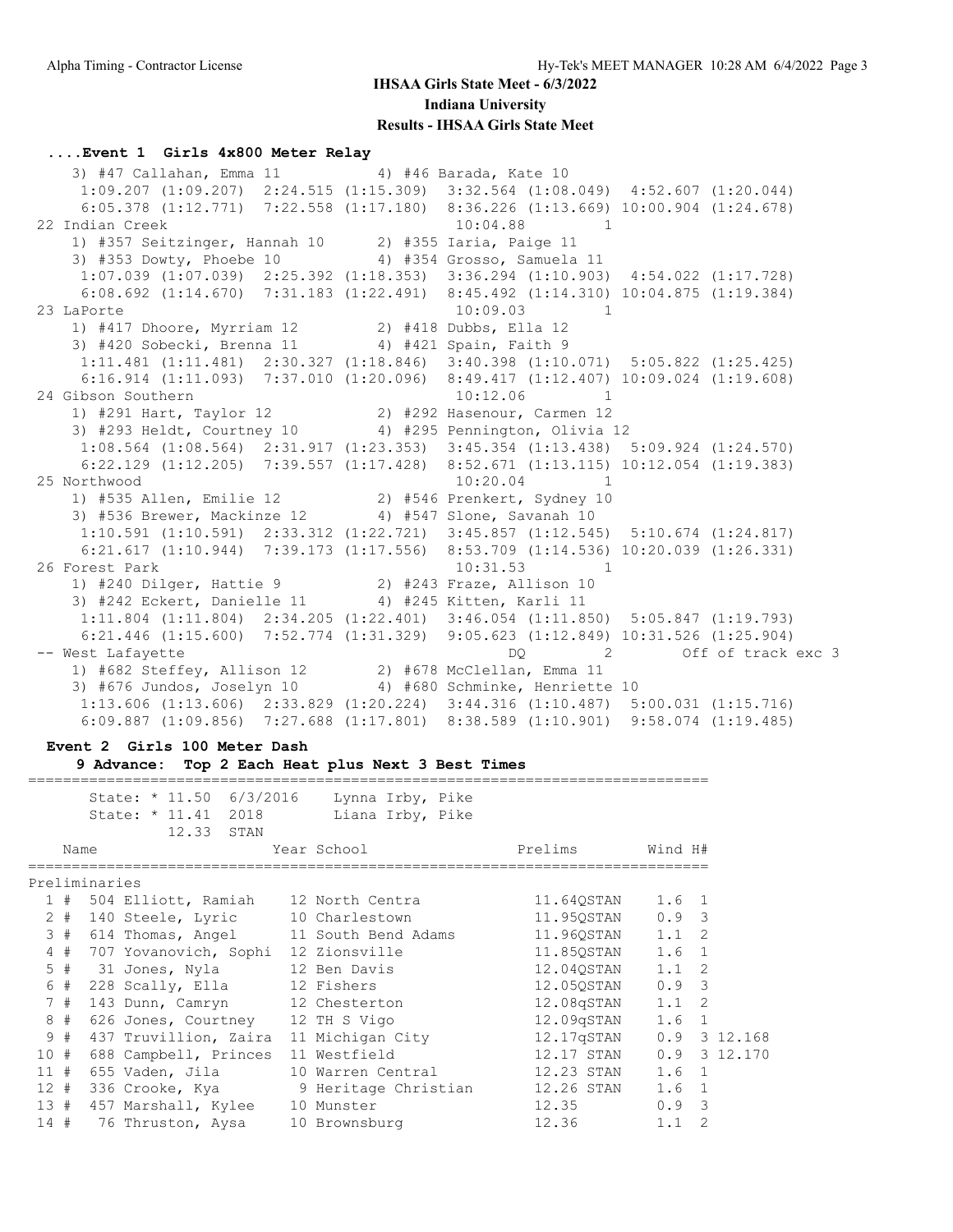#### **....Event 2 Girls 100 Meter Dash**

| 15#    | 265 Vaughn, Milaja    | 10 Fort Wayne Northrop | 12.37 | $0.9 \quad 3$ |                         |
|--------|-----------------------|------------------------|-------|---------------|-------------------------|
|        |                       |                        |       |               |                         |
| 16#    | 215 Green, Jaidn      | 12 Evansville North    | 12.38 | 1.6           | $\overline{1}$          |
| 17#    | 406 Klaich, Rylie     | 11 Lake Central        | 12.39 | $1.1 \quad 2$ |                         |
| 18 #   | 606 McKean, Adrienne  | 11 South Adams         | 12.42 | 1.6 1         |                         |
| 19#    | 459 Brown, Brianna    | 11 New Albany          | 12.44 | $1.1 \quad 2$ |                         |
| 20#    | 113 Royal, Amaya      | 10 Castle              | 12.50 | $1.1 \quad 2$ |                         |
| 21#    | 441 Denny, Madelynn   | 12 Mooresville         | 12.51 | $1.6 \quad 1$ |                         |
| $22 +$ | 692 Rodgers, Sydney   | 10 Whiteland Community | 12.54 | $0.9 \quad 3$ |                         |
| 23#    | 133 Zolman, Ellanor   | 10 Central Noble       | 12.61 | $1.6 \quad 1$ |                         |
| 24#    | 617 Williams, Brookly | 12 SB Washington       | 12.68 | $1.1 \quad 2$ |                         |
| 25#    | 299 Lake, Savannah    | 10 Greenfield-Central  | 12.69 | $0.9 \quad 3$ |                         |
| 26 #   | 684 DeGroote, Kyarra  | 10 West Vigo           | 12.73 | 1.1           | $\overline{2}$          |
| 27#    | 427 Auler, Olivia     | 12 Manchester          | 12.84 | 0.9           | $\overline{\mathbf{3}}$ |
|        |                       |                        |       |               |                         |

#### **Event 2 Girls 100 Meter Dash**

============================================================================

|        |       |  | State: * 11.50 6/3/2016<br>State: * 11.41<br>12.33 | 2018<br>STAN |                |                                     | Lynna Irby, Pike<br>Liana Irby, Pike |            |     |     |                |        |
|--------|-------|--|----------------------------------------------------|--------------|----------------|-------------------------------------|--------------------------------------|------------|-----|-----|----------------|--------|
|        | Name  |  |                                                    |              | Year School    |                                     |                                      | Finals     |     |     | Wind Points    |        |
| Finals |       |  |                                                    |              |                |                                     |                                      |            |     |     |                |        |
|        | 1#    |  |                                                    |              |                | 504 Elliott, Ra 12 North Centra     |                                      | 11.46*STAN |     |     | $0.4$ 10       |        |
|        | $2 +$ |  | 707 Yovanovich, 12 Zionsville                      |              |                |                                     |                                      | 11.82 STAN | 0.4 |     | 8              |        |
|        | 3#    |  | 143 Dunn, Camry 12 Chesterton                      |              |                |                                     |                                      | 11.91 STAN | 0.4 |     | 7              | 11.904 |
|        | 4#    |  |                                                    |              |                | 614 Thomas, Ang 11 South Bend Adams |                                      | 11.91 STAN | 0.4 |     | 6              | 11.910 |
|        | 5#    |  | 140 Steele, Lyr                                    |              | 10 Charlestown |                                     |                                      | 11.95 STAN |     | 0.4 | 5              |        |
|        | 6#    |  | 31 Jones, Nyla 12 Ben Davis                        |              |                |                                     |                                      | 12.04 STAN | 0.4 |     | $\overline{4}$ |        |
|        | 7#    |  | 228 Scally, Ell 12 Fishers                         |              |                |                                     |                                      | 12.11 STAN |     | 0.4 | 3              |        |
|        | 8#    |  |                                                    |              |                | 437 Truvillion, 11 Michigan City    |                                      | 12.13 STAN | 0.4 |     | 2              |        |
|        | 9#    |  | 626 Jones, Cour 12 TH S Vigo                       |              |                |                                     |                                      | 12.15 STAN | 0.4 |     |                |        |

### **Event 3 Girls 100 Meter Hurdles**

#### **9 Advance: Top 2 Each Heat plus Next 3 Best Times**

============================================================================== State: \* 13.93 2018 Destiny Washington, Lake Central 15.08 STAN Name **Name** Year School Prelims Wind H# ============================================================================== Preliminaries 1 # 246 Mehringer, Rachel 11 Forest Park 13.94QSTAN 0.8 1 2 # 435 Jackson, Taylor 12 Merrillville 14.08QSTAN 1.2 3 3 # 313 Elsbury, Ally 12 HSE 14.36QSTAN 1.2 2 4 # 263 Patterson, Morgan 12 Fort Wayne Northrop 14.24QSTAN 0.8 1 5 # 264 Scott, Kobi 11 Fort Wayne Northrop 14.48QSTAN 1.2 3 6 # 258 Paige, Jaliyah 10 FW North Side 14.53QSTAN 1.2 2 7 # 121 Kramer, Madi 10 Center Grove 14.39qSTAN 0.8 1 8 # 383 Sanders, Reese 12 Cathedral 14.49qSTAN 0.8 1 9 # 40 Kante, Kyla 12 Bloomington North 14.54qSTAN 1.2 3 10 # 33 Senesac, Tressa 12 Benton Central 14.57 STAN 0.8 1 11 # 498 Siefert, Kiana 12 Noblesville 14.69 STAN 1.2 2 12 # 415 Thompson, Anastas 10 Lake Central 14.77 STAN 1.2 3 13 # 302 Mitchell, Elizabe 12 Greensburg 14.81 STAN 1.2 2 14 # 343 Parrish, Ryann 12 Homestead 14.88 STAN 1.2 2 15 # 105 Scott, Liberty 11 Cass 15.04 STAN 1.2 3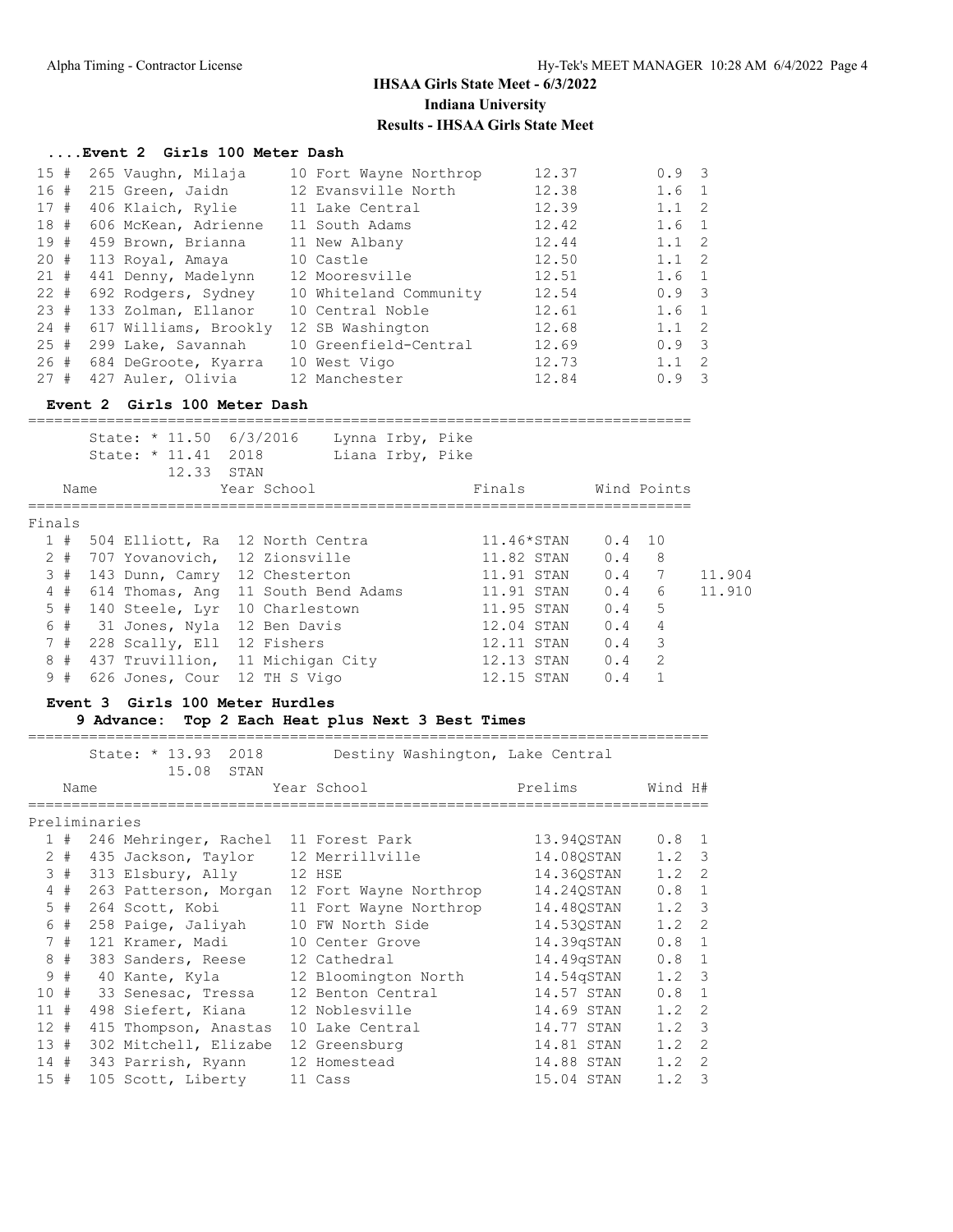### **....Event 3 Girls 100 Meter Hurdles**

| 16 # | 605 Bixler, Brooklyn  | 11 South Adams       | 15.07 STAN | $1.2 \quad 2$                   |
|------|-----------------------|----------------------|------------|---------------------------------|
| 17#  | 371 Sowinski, Mary Be | 12 Bishop Chatard    | 15.16      | $1.2 \quad 3$                   |
| 18#  | 30 Hogan, Reane'e     | 10 Ben Davis         | 15.39      | $0.8 \quad 1$                   |
| 19#  | 615 Frick, Ella       | 11 SB St Joseph      | 15.44      | $0.8 \quad 1$                   |
| 20 # | 499 Ison, Kathryn     | 10 N Central Farmer  | 15.51      | $1.2 \quad 3$                   |
| 21 # | 652 Porter, Mary      | 12 Warren Central    | 15.53      | $0.8 \quad 1$                   |
| 22 # | 638 Hall, Ramaya      | 11 Valparaiso        | 15.55      | $1.2 \quad 2$                   |
| 23 # | 466 Howard, Journey   | 11 New Albany        | 15.57      | 1 15.561<br>0.8                 |
| 24 # | 287 Runyon, Aubrey    | 9 Franklin Community | 15.57      | 1.2 3 15.564                    |
| 25#  | 608 Douglas, Kayla    | 11 South Bend Adams  | 15.61      | $1.2 \quad 2$                   |
| 26 # | 424 Hale, Audrianna   | 10 Linton-Stockton   | 16.06      | $1.2 \quad 2$                   |
| 27#  | 21 Knepp, Elle        | 10 Barr Reeve        | 16.10      | 1.2<br>$\overline{\phantom{a}}$ |

### **Event 3 Girls 100 Meter Hurdles**

|        |       | State: * 13.93<br>15.08       | 2018<br>STAN |                                        | Destiny Washington, Lake Central |                |                 |        |
|--------|-------|-------------------------------|--------------|----------------------------------------|----------------------------------|----------------|-----------------|--------|
|        | Name  |                               |              | Year School                            | Finals                           |                | Wind Points     |        |
| Finals |       |                               |              |                                        |                                  |                |                 |        |
|        | 1#    | 246 Mehringer, 11 Forest Park |              |                                        | $13.92*STAN$                     | $0.9 \quad 10$ |                 |        |
|        | $2 +$ |                               |              | 435 Jackson, Ta 12 Merrillville        | 13.97 STAN                       | 0.9            | 8               |        |
|        | 3#    | 313 Elsbury, Al 12 HSE        |              |                                        | 14.26 STAN                       | 0.9            | 7               | 14.251 |
|        | 4#    | 383 Sanders, Re 12 Cathedral  |              |                                        | 14.26 STAN                       | 0.9            | $6\overline{6}$ | 14.259 |
|        | 5#    |                               |              | 263 Patterson, 12 Fort Wayne Northrop  | 14.38 STAN                       | 0.9            | 5               |        |
|        | 6#    |                               |              | 121 Kramer, Mad 10 Center Grove        | 14.39 STAN                       | 0.9            | $\overline{4}$  |        |
|        | 7#    |                               |              | 258 Paige, Jali 10 FW North Side       | 14.50 STAN                       | 0.9            | 3               |        |
|        | 8#    |                               |              | 264 Scott, Kobi 11 Fort Wayne Northrop | 14.54 STAN                       | 0.9            | $\overline{2}$  |        |
|        | 9#    |                               |              | 40 Kante, Kyla 12 Bloomington North    | 14.57 STAN                       | 0.9            |                 |        |
|        |       |                               |              |                                        |                                  |                |                 |        |

### **Event 4 Girls 200 Meter Dash**

### **9 Advance: Top 2 Each Heat plus Next 3 Best Times**

|        |       |               | State: * 23.12 1986     | 25.09 | STAN | Maicel Malone, North Central Indpls |                  |               |  |
|--------|-------|---------------|-------------------------|-------|------|-------------------------------------|------------------|---------------|--|
|        | Name  |               |                         |       |      | Year School                         | Prelims          | Wind H#       |  |
|        |       | Preliminaries |                         |       |      |                                     |                  |               |  |
|        | 1#    |               |                         |       |      | 504 Elliott, Ramiah 12 North Centra | 24.280STAN 0.9 1 |               |  |
|        |       |               | 2 # 32 Simmons, Kacyra  |       |      | 12 Ben Davis                        | 24.520STAN       | $-0.7$ 3      |  |
|        |       |               | 3 # 17 Springer, Alana  |       |      | 12 Avon                             | 24.860STAN 0.3 2 |               |  |
|        | 4#    |               | 228 Scally, Ella        |       |      | 12 Fishers                          | 25.04OSTAN       | $-0.7$ 3      |  |
|        | $5$ # |               | 500 Bailey, Janae       |       |      | 11 North Centra                     | 25.06OSTAN       | 0.32          |  |
|        | 6 #   |               | 140 Steele, Lyric       |       |      | 10 Charlestown                      | 25.090STAN       | $0.9 \quad 1$ |  |
|        | 7#    |               | 121 Kramer, Madi        |       |      | 10 Center Grove                     | 25.26q           | $0.9 \quad 1$ |  |
|        | 8#    |               | 655 Vaden, Jila         |       |      | 10 Warren Central                   | 25.28q           | $0.3 \quad 2$ |  |
|        | 9#    |               | 300 Maroska, Kayana     |       |      | 12 Greenfield-Central               | 25.37q           | 0.32          |  |
| 10#    |       |               | 606 McKean, Adrienne    |       |      | 11 South Adams                      | 25.45            | $0.3 \quad 2$ |  |
| 11#    |       |               | 210 Johnson, Taylor     |       |      | 11 EV FJ Reitz                      | 25.46            | $0.3 \quad 2$ |  |
| $12 +$ |       |               | 684 DeGroote, Kyarra    |       |      | 10 West Vigo                        | 25.54            | $0.9 \quad 1$ |  |
| 13#    |       |               | 436 Walters, Devyn      |       |      | 12 Merrillville                     | 25.58            | $0.9 \quad 1$ |  |
|        |       |               | 14 # 270 Hurse, Myshell |       |      | 12 Fort Wayne Wayne                 | 25.61            | $0.3 \quad 2$ |  |
|        |       |               | 15 # 312 Davis, Jocelyn |       |      | 11 HSE                              | 25.75            | $0.3 \quad 2$ |  |
|        |       |               | 16 # 203 Kelly, Gerilon |       |      | 11 Evansville Bosse                 | 25.76            | $-0.7$ 3      |  |
| 17#    |       |               | 133 Zolman, Ellanor     |       |      | 10 Central Noble                    | 25.97            | $-0.7$ 3      |  |

==============================================================================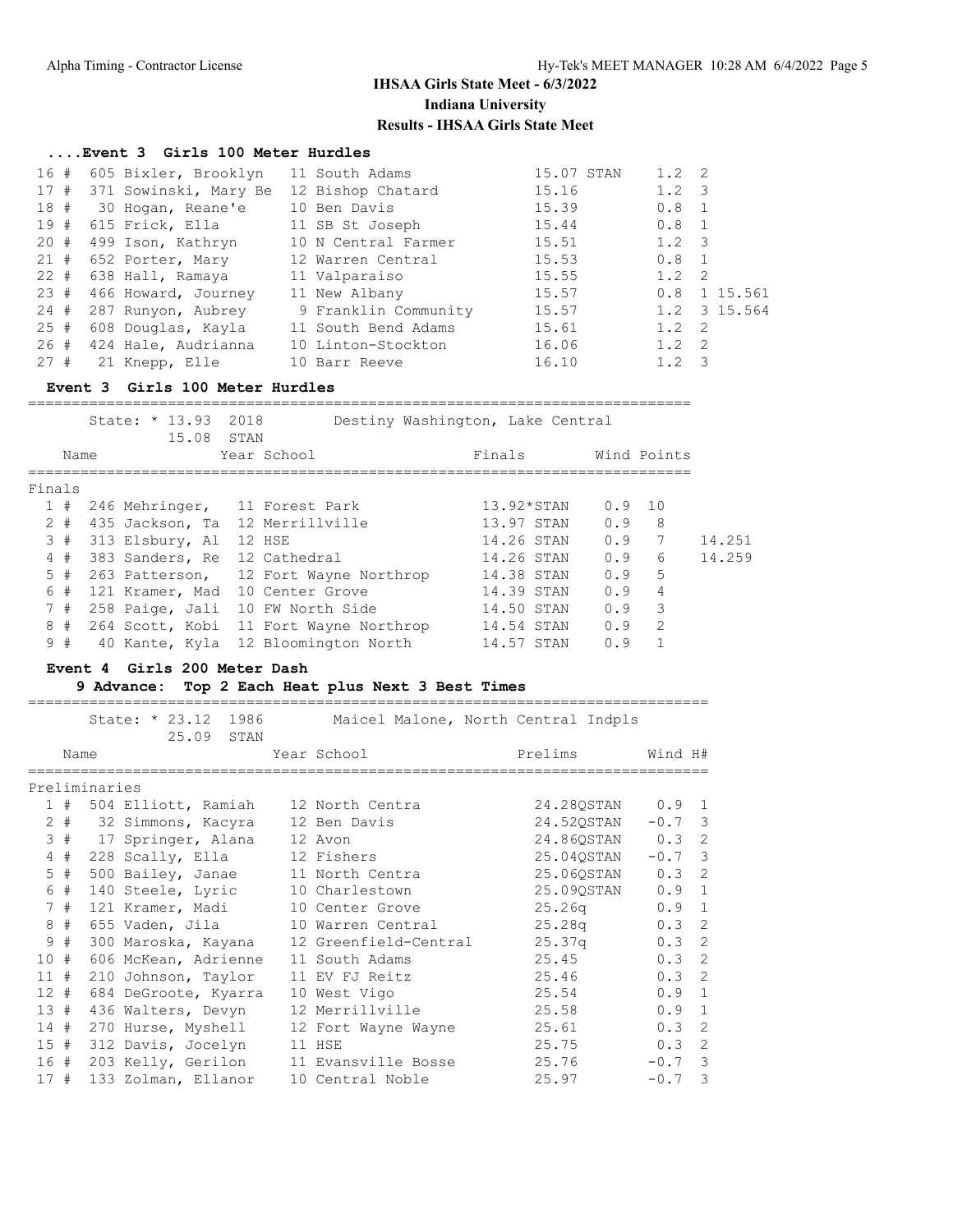### **....Event 4 Girls 200 Meter Dash**

| 18 # 113 Royal, Amaya      | 10 Castle           | 26.00 | $-0.7$ 3       |  |
|----------------------------|---------------------|-------|----------------|--|
| 19 # 199 Tieman, Anna      | 12 Eastern Gree     | 26.04 | $0.9$ 1 26.032 |  |
| 20 # 176 Fiqueroa, Cecille | 12 Culver Academies | 26.04 | 0.9 1 26.037   |  |
| 21 # 440 Bradford, Alysha  | 12 Mooresville      | 26.29 | $0.3 \quad 2$  |  |
| 22 # 457 Marshall, Kylee   | 10 Munster          | 26.31 | $-0.7$ 3       |  |
| 23 # 589 Pusateri, Taylor  | 10 Portage          | 26.45 | $-0.7$ 3       |  |
| $24$ # $614$ Thomas, Angel | 11 South Bend Adams | 28.01 | $-0.7$ 3       |  |
| -- # 202 Williams, Ja'leii | 9 Elkhart           | FS    | $0.9 \quad 1$  |  |

### **Event 4 Girls 200 Meter Dash**

#### ============================================================================

|        |       | State: $* 23.12$                | 1986 | Maicel Malone, North Central Indpls   |            |              |
|--------|-------|---------------------------------|------|---------------------------------------|------------|--------------|
|        | Name  | 25.09                           | STAN | Year School                           | Finals     | Wind Points  |
| Finals |       |                                 |      |                                       |            |              |
|        | 1#    | 504 Elliott, Ra 12 North Centra |      |                                       | 23.63 STAN | $+0.0$<br>10 |
|        | $2 +$ | 32 Simmons, Ka 12 Ben Davis     |      |                                       | 24.31 STAN | 8<br>$+0.0$  |
|        | 3#    | 17 Springer, A 12 Avon          |      |                                       | 24.63 STAN | 7<br>$+0.0$  |
|        | 4#    | 140 Steele, Lyr 10 Charlestown  |      |                                       | 24.74 STAN | 6<br>$+0.0$  |
|        | 5#    | 500 Bailey, Jan 11 North Centra |      |                                       | 24.95 STAN | 5<br>$+0.0$  |
|        | 6#    |                                 |      | 655 Vaden, Jila 10 Warren Central     | 25.22      | 4<br>$+0.0$  |
|        | 7#    | 228 Scally, Ell 12 Fishers      |      |                                       | 25.33      | 3<br>$+0.0$  |
|        | 8#    | 121 Kramer, Mad 10 Center Grove |      |                                       | 25.40      | 2<br>$+0.0$  |
|        | 9#    |                                 |      | 300 Maroska, Ka 12 Greenfield-Central | 25.61      | $+0.0$       |

#### **Event 5 Girls 1600 Meter Run**

#### =======================================================================

|                                                                                                                                                                                                                            | State: * 4:43.46 2011 Waverly Neer, Culver Acade |                  |  |
|----------------------------------------------------------------------------------------------------------------------------------------------------------------------------------------------------------------------------|--------------------------------------------------|------------------|--|
| $5:02.36$ STAN                                                                                                                                                                                                             |                                                  |                  |  |
| Name    Vear School    Vear School    Vear    Vear    Vear    Vear    Vear    Vear    Vear    Vear    Vear    Vear    Vear    Vear    Vear    Vear    Vear    Vear    Vear    Vear    Vear    Vear    Vear    Vear    Vear |                                                  |                  |  |
| 1 # 351 Wiley, Addi 12 Huntington North 4:38.69*STAN 10                                                                                                                                                                    |                                                  |                  |  |
| $1:09.671$ (1:09.671) $2:22.793$ (1:13.123) $3:33.792$ (1:10.999) $4:38.682$ (1:04.891)                                                                                                                                    |                                                  |                  |  |
| 2 # 187 Southerland 10 Delta                                                                                                                                                                                               |                                                  | $4:43.99$ STAN 8 |  |
| $1:11.568$ $(1:11.568)$ $2:24.293$ $(1:12.725)$ $3:35.772$ $(1:11.479)$ $4:43.982$ $(1:08.211)$                                                                                                                            |                                                  |                  |  |
| 3 # 551 Farley, Gre 11 Park Tudor 4:50.35 STAN 7                                                                                                                                                                           |                                                  |                  |  |
| $1:11.262$ (1:11.262) $2:25.392$ (1:14.130) $3:39.368$ (1:13.976) $4:50.347$ (1:10.980)                                                                                                                                    |                                                  |                  |  |
| 4 # 232 Cirincione, 12 Floyd Central 4:55.55 STAN 6                                                                                                                                                                        |                                                  |                  |  |
| 1:12.236 (1:12.236) 2:28.114 (1:15.879) 3:43.580 (1:15.466) 4:55.547 (1:11.968)                                                                                                                                            |                                                  |                  |  |
| 5 # 307 Gallagher, 11 Guerin Catholic 4:56.63 STAN 5                                                                                                                                                                       |                                                  |                  |  |
| 1:11.686 (1:11.686) 2:27.728 (1:16.043) 3:44.562 (1:16.834) 4:56.626 (1:12.065)                                                                                                                                            |                                                  |                  |  |
| 6 # 426 James, Kari 12 Lowell 4:57.24 STAN 4                                                                                                                                                                               |                                                  |                  |  |
| $1:11.635$ (1:11.635) $2:28.208$ (1:16.574) $3:45.263$ (1:17.055) $4:57.238$ (1:11.975)                                                                                                                                    |                                                  |                  |  |
| 7 # 573 Hargrave, V 11 Plainfield 4:57.29 STAN 3                                                                                                                                                                           |                                                  |                  |  |
| 1:11.918 (1:11.918) 2:27.878 (1:15.960) 3:44.863 (1:16.985) 4:57.286 (1:12.423)                                                                                                                                            |                                                  |                  |  |
| 8 # 667 Rastrelli, 10 Warsaw Community 5:00.09 STAN 2                                                                                                                                                                      |                                                  |                  |  |
| $1:12.172$ $(1:12.172)$ $2:28.696$ $(1:16.525)$ $3:46.809$ $(1:18.114)$ $5:00.081$ $(1:13.272)$                                                                                                                            |                                                  |                  |  |
| 9 # 221 Brasseale, 12 EV Reitz Memoria 5:01.10 STAN 1                                                                                                                                                                      |                                                  |                  |  |
| 1:12.382 (1:12.382) 2:28.624 (1:16.242) 3:45.666 (1:17.042) 5:01.097 (1:15.431)                                                                                                                                            |                                                  |                  |  |
| 10 # 534 Moore, Hann 10 Northwestern 5:05.45                                                                                                                                                                               |                                                  |                  |  |
| 1:11.913 (1:11.913) 2:28.851 (1:16.938) 3:46.288 (1:17.438) 5:05.442 (1:19.155)                                                                                                                                            |                                                  |                  |  |
| 11 # 186 Bennett, Ly 11 Dekalb 5:08.91                                                                                                                                                                                     |                                                  |                  |  |
| $1:12.523$ (1:12.523) 2:29.757 (1:17.234) 3:49.857 (1:20.100) 5:08.909 (1:19.053)                                                                                                                                          |                                                  |                  |  |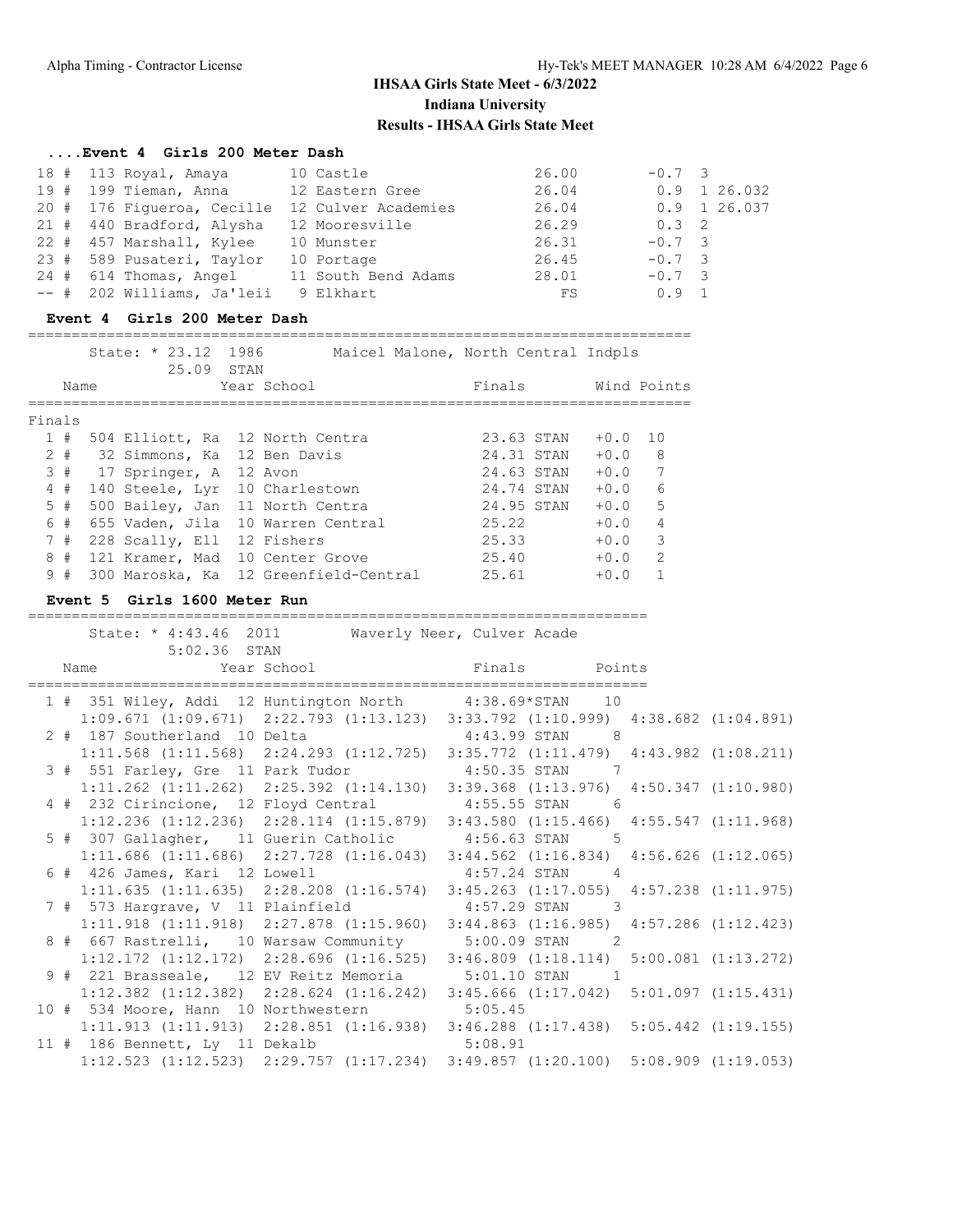#### **....Event 5 Girls 1600 Meter Run**

|  | 12 # 34 Cakmak, Bea 12 Bloomington North 5:12.08                        |         |                                                                                 |                         |
|--|-------------------------------------------------------------------------|---------|---------------------------------------------------------------------------------|-------------------------|
|  |                                                                         |         | 1:12.663 (1:12.663) 2:30.802 (1:18.140) 3:51.692 (1:20.890) 5:12.076 (1:20.384) |                         |
|  | 13 # 96 Hansen, Bro 12 Carroll (Fw)                                     |         | 5:12.48                                                                         |                         |
|  | $1:13.308$ $(1:13.308)$ $2:32.778$ $(1:19.470)$                         |         | $3:53.827$ $(1:21.050)$                                                         | $5:12.472$ $(1:18.645)$ |
|  | 14 # 56 Gresham, Em 11 Boonville                                        |         | 5:13.09                                                                         |                         |
|  | $1:11.978$ $(1:11.978)$ $2:30.412$ $(1:18.434)$ $3:52.005$ $(1:21.594)$ |         |                                                                                 | 5:13.090(1:21.085)      |
|  | 15 # 277 Adams, Abig 12 Franklin Central                                |         | 5:15.45                                                                         |                         |
|  | $1:12.524$ $(1:12.524)$ $2:33.921$ $(1:21.397)$                         |         | $3:57.142$ $(1:23.221)$                                                         | $5:15.442$ $(1:18.301)$ |
|  | 16 # 559 Smith, Juli 12 Penn                                            |         | 5:15.70                                                                         |                         |
|  | $1:12.562$ (1:12.562) 2:32.525 (1:19.963) 3:54.201 (1:21.676)           |         |                                                                                 | 5:15.697(1:21.497)      |
|  | 17 # 601 Trinkle, Br 11 Seymour                                         |         | 5:16.39                                                                         |                         |
|  | $1:13.429$ $(1:13.429)$ $2:34.479$ $(1:21.050)$                         |         | $3:57.811$ $(1:23.332)$                                                         | $5:16.388$ $(1:18.578)$ |
|  | 18 # 83 Klavon, Jam 12 Carmel                                           |         | 5:16.77                                                                         |                         |
|  | $1:10.986$ (1:10.986) 2:29.109 (1:18.124) 3:53.542 (1:24.433)           |         |                                                                                 | $5:16.761$ $(1:23.220)$ |
|  | 19 # 86 Mundt, Oliv 9 Carmel                                            |         | 5:18.58                                                                         |                         |
|  | $1:11.883$ $(1:11.883)$ $2:30.349$ $(1:18.466)$                         |         | $3:55.569$ $(1:25.220)$                                                         | 5:18.575(1:23.006)      |
|  | 20 # 636 Ehrhardt, E 10 Valparaiso 5:18.80                              |         |                                                                                 |                         |
|  | $1:12.837$ $(1:12.837)$ $2:35.002$ $(1:22.165)$ $3:58.432$ $(1:23.430)$ |         |                                                                                 | 5:18.797(1:20.365)      |
|  | 21 # 489 Hazelrigg, 11 Noblesville 5:23.28                              |         |                                                                                 |                         |
|  | $1:12.580$ (1:12.580) $2:32.183$ (1:19.604) $3:57.881$ (1:25.698)       |         |                                                                                 | $5:23.278$ $(1:25.398)$ |
|  | 22 # 511 Rocchio, Ma 10 North Centra 5:24.80                            |         |                                                                                 |                         |
|  | $1:13.234$ $(1:13.234)$ $2:35.343$ $(1:22.110)$ $4:00.623$ $(1:25.280)$ |         |                                                                                 | $5:24.792$ $(1:24.169)$ |
|  | 23 # 311 Butler, Eli 9 HSE                                              |         | 5:25.46                                                                         |                         |
|  | $1:12.507$ (1:12.507) 2:30.857 (1:18.350) 3:57.258 (1:26.401)           |         |                                                                                 | 5:25.457(1:28.200)      |
|  | 24 # 169 Newell, Bri 11 Columbus North 5:37.08                          |         |                                                                                 |                         |
|  | $1:12.896$ $(1:12.896)$ $2:41.537$ $(1:28.641)$ $4:13.744$ $(1:32.208)$ |         |                                                                                 | $5:37.080$ $(1:23.336)$ |
|  | 25 # 481 Zelasko, Li 11 New Prairie 5:41.17                             |         |                                                                                 |                         |
|  | $1:18.922$ (1:18.922) 2:45.490 (1:26.569) 4:14.334 (1:28.845)           |         |                                                                                 | $5:41.162$ $(1:26.828)$ |
|  | 26 # 592 Barker, Kee 9 Richmond                                         | 5:53.40 |                                                                                 |                         |
|  | $1:17.939$ $(1:17.939)$                                                 |         | 2:46.089 (1:28.150) 4:19.800 (1:33.711) 5:53.397 (1:33.598)                     |                         |

### **Event 6 Girls 4x100 Meter Relay**

State: \* 45.75 2003 Ft Wayne Northrup Adams, Rox, Carr, Robinson 48.62 STAN Finals H# Points ========================================================================== 1 Zionsville 47.23 STAN 3 10 1) #704 Nazarov, Michelle 12 2) #697 Anyanwu, Omema 9 3) #706 Robinson, Lily 12 4) #707 Yovanovich, Sophia 12 2 Brownsburg 47.61 STAN 3 8 1) #76 Thruston, Aysa 10 2) #67 Griffin, Jordan 12 3) #72 Rice, Darrelle 11  $\qquad \qquad$  4) #71 Neal, Izzy 9 3 Lake Central 47.91 STAN 3 7 1) #402 Dilosa, Krystian 10 2) #415 Thompson, Anastasia 10 3) #407 Kroncke, Cali 11 4) #406 Klaich, Rylie 11 4 North Central (Indianapolis) 47.95 STAN 3 6 1) #508 Jones, Cassity 11 2) #500 Bailey, Janae 11 3) #501 Ball, Daisjah 11 4) #507 Jewell, Lailah 10 5 Fort Wayne Northrop 48.07 STAN 3 5 1) #262 Norfleet, Sydni 12 2) #259 Bomersback, Cami 12 3) #263 Patterson, Morgan 12 4) #264 Scott, Kobi 11 6 Hamilton Southeastern 48.30 STAN 3 4 1) #312 Davis, Jocelyn 11 2) #323 Mirro, Jehnea 12

==========================================================================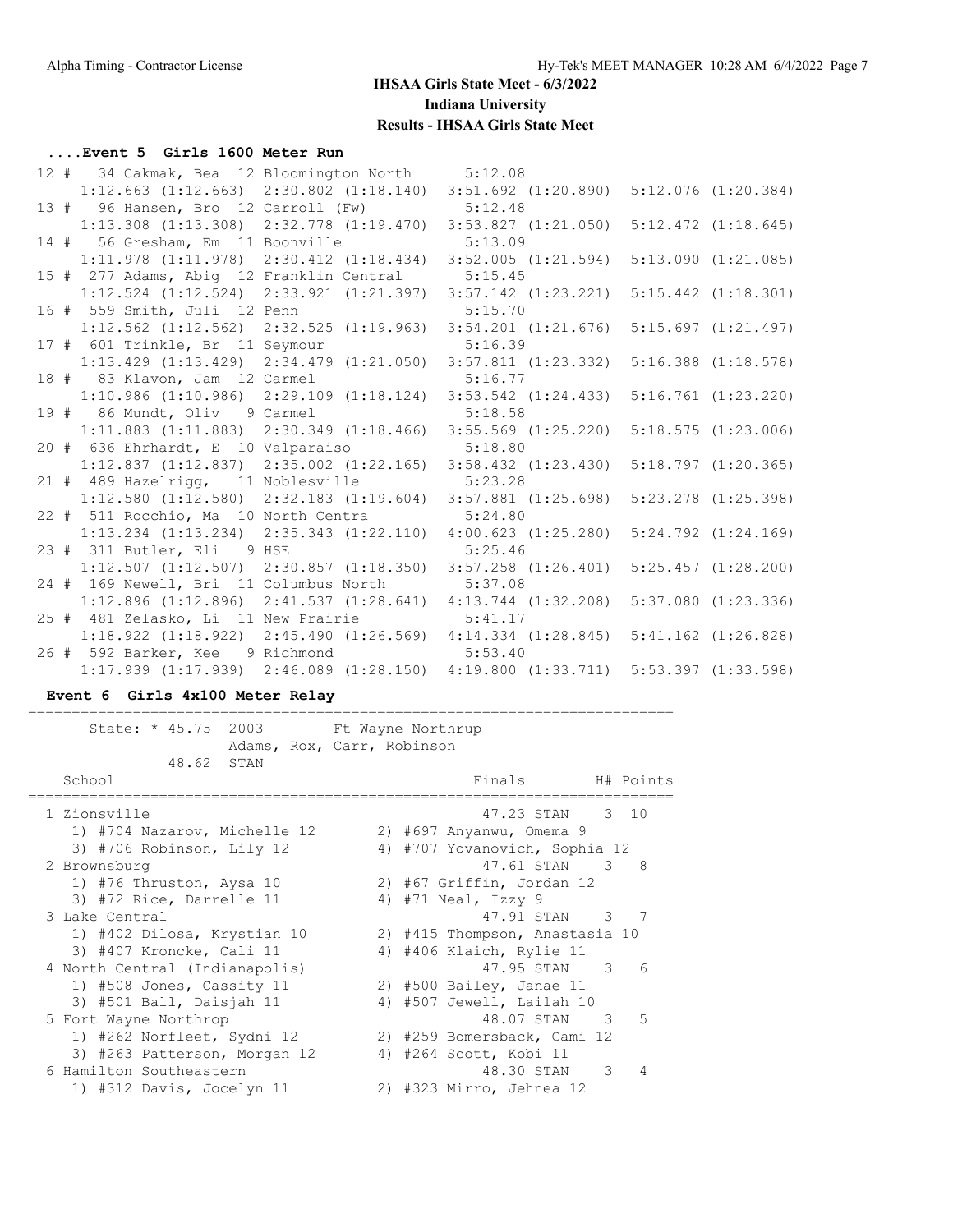### **....Event 6 Girls 4x100 Meter Relay**

| 3) #329 Smith, Sanai 10                                        | 4) #327 Rios Rojas, Daniela 12   |
|----------------------------------------------------------------|----------------------------------|
| 7 Terre Haute South Vigo                                       | 48.38 STAN<br>2<br>3             |
| 1) #628 McGuirk, Kylee 10                                      | 2) #627 Krawiec, Grace 12        |
| 3) #623 Blakey, Shalane 9                                      | 4) #626 Jones, Courtney 12       |
| 8 Warren Central                                               | 48.43 STAN<br>2<br>2             |
| 1) #655 Vaden, Jila 10                                         | 2) #654 Turner, Ta'Nashjia 9     |
| 3) #649 Gilbert, Sequoia 12                                    | 4) #650 McCray, Ameiyah 11       |
| 9 Avon                                                         | 48.52 STAN 2<br>1                |
| 1) #15 Sheagley, Nicole 10                                     | 2) #12 Davenport, Jiah 10        |
| 3) #18 Verburg, Kira 12                                        | 4) #17 Springer, Alana 12        |
| 10 New Haven                                                   | 48.60 STAN<br>- 3                |
| 1) #473 Ganaway, Trishelle 12                                  | 2) #476 Marshall, Ashyla 10      |
| 3) #478 Tyler, Ashanti 12                                      | 4) #474 Jackson, Jnqe 10         |
| 11 Bowman Academy                                              | 48.80<br>1                       |
| 1) #59 Freeman, Samaria 12                                     | 2) #62 Terry, Keyana 11          |
| 3) #60 Moore, Deborah 12                                       | 4) #57 Cobb, Kaylin 11           |
| 12 Indianapolis Bishop Chatard                                 | 48.82<br>2                       |
| 1) #363 Duncan, Addison 10                                     | 2) #369 Miller, Adeline 10       |
| 3) #360 Buels, Brianna 11                                      | 4) #372 Stapleton, Emma 12       |
|                                                                | 48.97<br>3                       |
| 13 Pike                                                        |                                  |
| 1) #568 Soriano Rodriguez, Katheri 2) #567 Randolph, Sydney 12 |                                  |
| 3) #563 Horton, Lauren 12                                      | 4) #564 Jones, Catalla 11        |
| 14 Carmel                                                      | 49.06<br>3                       |
| 1) #77 Bailey, Lauren 12                                       | 2) #78 Belanger, Rebecca 9       |
| 3) #87 Norris, Emily 9                                         | 4) #82 Guerrant, Ashlyn 10       |
| 15 Fort Wayne Wayne                                            | 49.17<br>2                       |
| 1) #273 Shurelds, Miracle 10                                   | 2) #270 Hurse, Myshell 12        |
| 3) #276 Whitt, Amajanea 12                                     | 4) #275 Stewart, Jada 11         |
| 16 Center Grove                                                | 49.31<br>2                       |
| 1) #123 Lavergne, Kristen 10                                   | 2) #129 Sichting, Skyler 12      |
| 3) #128 Riley, Alana 9                                         | 4) #121 Kramer, Madi 10          |
| 17 Portage                                                     | 49.34<br>2                       |
| 1) #586 Lindsay, Kilamesha 10                                  | 2) #584 Jones, Da'Ja 12          |
| 3) #589 Pusateri, Taylor 10                                    | 4) #590 Whittington, La'Kayla 10 |
| 18 Mooresville                                                 | 49.42<br>2                       |
| 1) #442 Henderson, Olivia 10                                   | 2) #439 Atwell, Lauren 10        |
| 3) #445 Strietelmeier, Kaitlyn 10 4) #441 Denny, Madelynn 12   |                                  |
| 19 Jasper                                                      | 49.53<br>1                       |
| 1) #388 Bachman, Taylor 12                                     | 2) #394 Underwood, Anna 11       |
| 3) #393 Underwood, Alivia 9                                    | 4) #391 Englert, Ava 10          |
| 20 Bloomington North                                           | 49.60<br>T                       |
| 1) #35 Deemer, Cora 11                                         | 2) #39 Hendrix-Petry, Chloe 10   |
| 3) #42 Njau, Avery 12                                          | 4) #40 Kante, Kyla 12            |
| 21 East Central                                                | 49.80<br>1                       |
| 1) #192 Fox, Hope 12                                           | 2) #195 Hill, Ellie 9            |
| 3) #194 Graf, Anna 10                                          | 4) #188 Campbell, Rachel 11      |
| 22 Charlestown                                                 | 49.92<br>1                       |
| 1) #139 King, Demaria 12                                       | 2) #138 King, Anneiah 10         |
| 3) #137 Holbrook, Jayda 10                                     | 4) #140 Steele, Lyric 10         |
| 23 Northwood                                                   | 50.11<br>1                       |
| 1) #539 Chupp, Hannah 10                                       | 2) #545 Payne, Claire 9          |
| 3) #543 Mikel, Megan 11                                        | 4) #548 Yoder, Elayna 9          |
| 24 South Bend Adams                                            | 50.33<br>1                       |
| 1) #613 Soens, Isabella 10                                     | 2) #609 Frazee, Sofia 11         |
| 3) #608 Douglas, Kayla 11                                      | 4) #614 Thomas, Angel 11         |
|                                                                |                                  |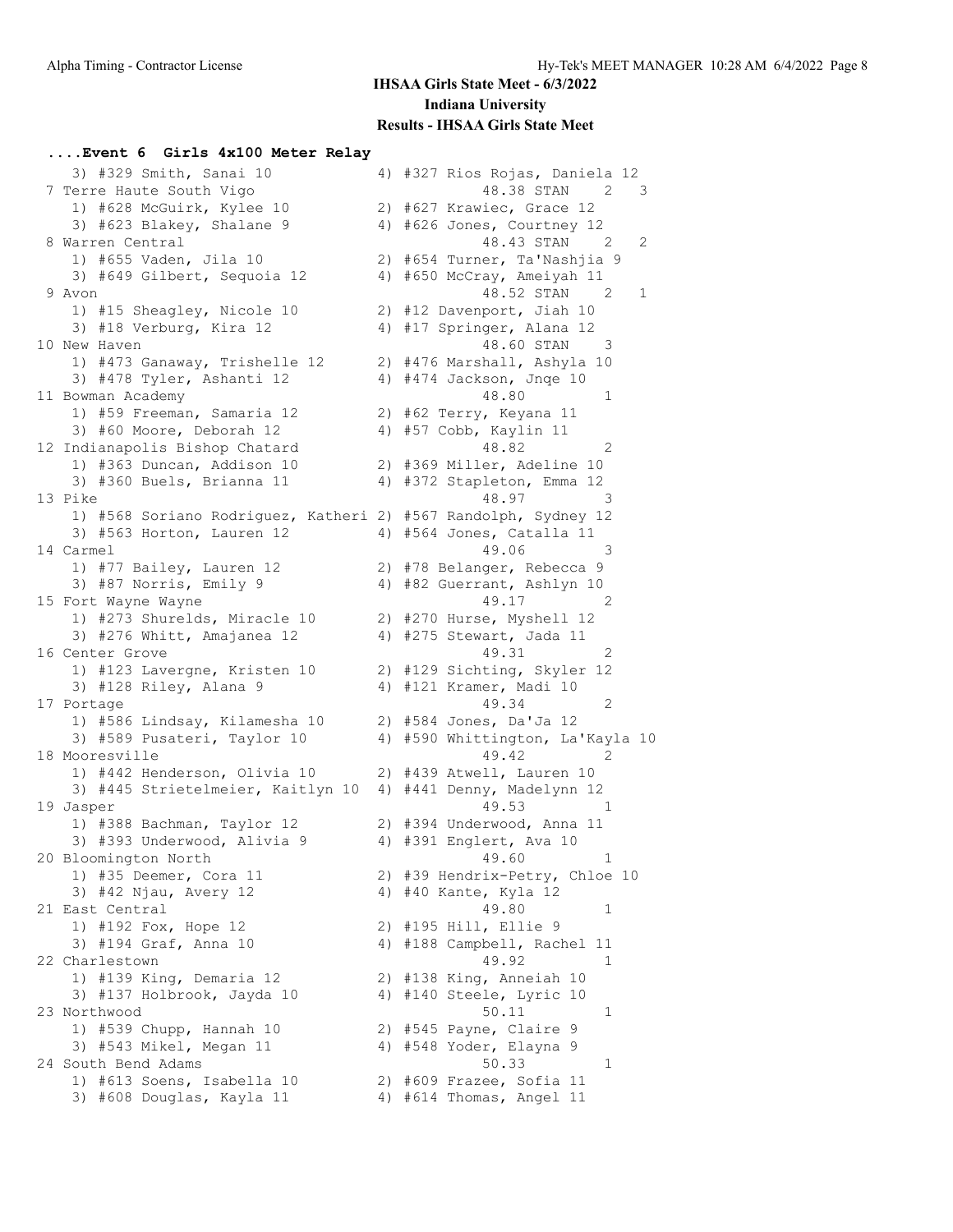### **....Event 6 Girls 4x100 Meter Relay**

| 25 Culver Academies       | 50.61                        |
|---------------------------|------------------------------|
| 1) #173 Bird, Brighton 11 | 2) #175 Bourdier, Susan 11   |
| 3) #179 LaBella, Alexa 10 | 4) #176 Fiqueroa, Cecille 12 |
| 26 Castle                 | 50.82                        |
| 1) #111 Olson, Audrey 11  | 2) #106 Bargeloh, Renee 12   |
| 3) #112 Quach, Sophia 10  | 4) #113 Royal, Amaya 10      |
| -- Evansville North       | <b>DNF</b>                   |
| 1) #220 Poque, Katie 12   | 2) #216 Harris, Ahmera 11    |
| 3) #219 Moses, Praise 9   | 4) #215 Green, Jaidn 12      |

### **Event 7 Girls 400 Meter Dash**

|     |    |      | =================================<br>57.92 STAN | State: * 52.42 1986 Maicel Malone, North Central Indpls                                   | =========================== |                |                  |
|-----|----|------|-------------------------------------------------|-------------------------------------------------------------------------------------------|-----------------------------|----------------|------------------|
|     |    | Name |                                                 | Year School                                                                               | Finals                      |                | H# Points        |
|     |    |      |                                                 | 1 # 504 Elliott, Ra 12 North Centra 54.75 STAN                                            |                             | 3              | 10               |
|     |    |      |                                                 | 2 # 81 Cebalo, Oli 9 Carmel                                                               | 56.08 STAN                  |                | $3 \quad 8$      |
|     |    |      |                                                 | 3 # 143 Dunn, Camry 12 Chesterton 56.64 STAN                                              |                             |                | $3 \overline{7}$ |
|     |    |      |                                                 | 4 # 32 Simmons, Ka 12 Ben Davis                                                           | 56.87 STAN                  | $\mathcal{S}$  | 6                |
| 5   |    |      |                                                 | # 334 Lohmeyer, J 12 Harrison (W1) 56.92 STAN                                             |                             | $\mathcal{E}$  | 5                |
|     |    |      |                                                 | 6 # 137 Holbrook, J 10 Charlestown 57.02 STAN                                             |                             | 1              | $\overline{4}$   |
|     | 7# |      |                                                 | 118 Henselmeier 11 Center Grove 57.45 STAN                                                |                             | $\overline{2}$ | 3                |
|     | 8# |      | 93 Wamsley, Ca 11 Carmel                        |                                                                                           | 57.50 STAN                  | 3 <sup>7</sup> | 2                |
| 9   | #  |      |                                                 | 3 Stansberry, 12 Alexandria-Monroe 57.79 STAN<br>290 Armstrong, 12 Garrett 58.03          |                             | 2              | $\mathbf{1}$     |
|     |    |      | 10 # 290 Armstrong, 12 Garrett                  |                                                                                           |                             | $\overline{2}$ |                  |
|     |    |      | 11 # 603 Leverenz, K 11 Signature               |                                                                                           | 58.40                       | $\overline{2}$ |                  |
|     |    |      |                                                 | 12 # 69 Kirtz, Paig 11 Brownsburg 58.46                                                   |                             | $\mathcal{S}$  |                  |
|     |    |      |                                                 | 13 # 210 Johnson, Ta 11 EV FJ Reitz 58.49                                                 |                             | $\mathbf{1}$   |                  |
|     |    |      | 14 # 562 Clay, Gia 10 Pike                      |                                                                                           | 58.61                       | $\overline{c}$ |                  |
|     |    |      |                                                 |                                                                                           |                             | $\mathbf{1}$   |                  |
|     |    |      |                                                 | 15 # 174 Bird, Quinn 10 Culver Academies 58.62<br>16 # 683 DeGroote, C 12 West Vigo 59.00 |                             | 2              |                  |
|     |    |      |                                                 | 17 # 431 Reuter, Han 12 Martinsville 59.02                                                |                             | $\mathbf{1}$   |                  |
|     |    |      |                                                 | 18 # 300 Maroska, Ka 12 Greenfield-Central 59.05                                          |                             | $\overline{2}$ |                  |
|     |    |      | 19 # 339 Knecht, Ele 10 Homestead               |                                                                                           | 59.09                       | $\mathbf{1}$   |                  |
|     |    |      |                                                 | 20 # 303 Cruse, Make 9 Greenwood Community 59.61                                          |                             | $\overline{c}$ |                  |
|     |    |      | 21 # 330 Wans, Regan 12 HSE                     |                                                                                           | 59.64                       | $\overline{c}$ |                  |
|     |    |      | 22 # 643 Schulte, Pa 11 Valparaiso              |                                                                                           | 59.87                       | $\mathbf{1}$   |                  |
|     |    |      | 23 # 711 Leonard, Te                            | SB Washington                                                                             | 1:00.81                     | $\mathbf{1}$   |                  |
|     |    |      | 24 # 635 Cavanaugh, 10 Valparaiso               |                                                                                           | 1:00.86                     | $\mathbf{1}$   |                  |
| 25# |    |      | 182 Rivera, Mad                                 | 12 Culver Academies                                                                       | 1:01.34                     | $\mathbf{1}$   |                  |

### **Event 8 Girls 300 Meter Hurdles**

|       | State: * 41.36 2014<br>45.44 STAN |             | Symone Black, FW Concordia |            |               |              |
|-------|-----------------------------------|-------------|----------------------------|------------|---------------|--------------|
| Name  |                                   | Year School |                            | Finals     |               | H# Points    |
|       | 1 # 383 Sanders, Re 12 Cathedral  |             |                            | 42.99 STAN |               | $3 \quad 10$ |
| $2 +$ | 498 Siefert, Ki 12 Noblesville    |             |                            | 44.24 STAN |               | $3 \quad 8$  |
| 3#    | 423 Handshoe, L 12 Leo            |             |                            | 44.64 STAN | 3             | 7            |
| 4#    | 343 Parrish, Ry 12 Homestead      |             |                            | 44.73 STAN | 2             | 6            |
| 5#    | 333 Davis, Jada 12 Harrison (Wl)  |             |                            | 44.83 STAN | $\mathcal{L}$ | $-5$         |
|       | 6 # 310 Blackmore, 9 HSE          |             |                            | 45.14 STAN | 3             | 4            |
| 7#    | 371 Sowinski, M 12 Bishop Chatard |             |                            | 45.24 STAN | २             |              |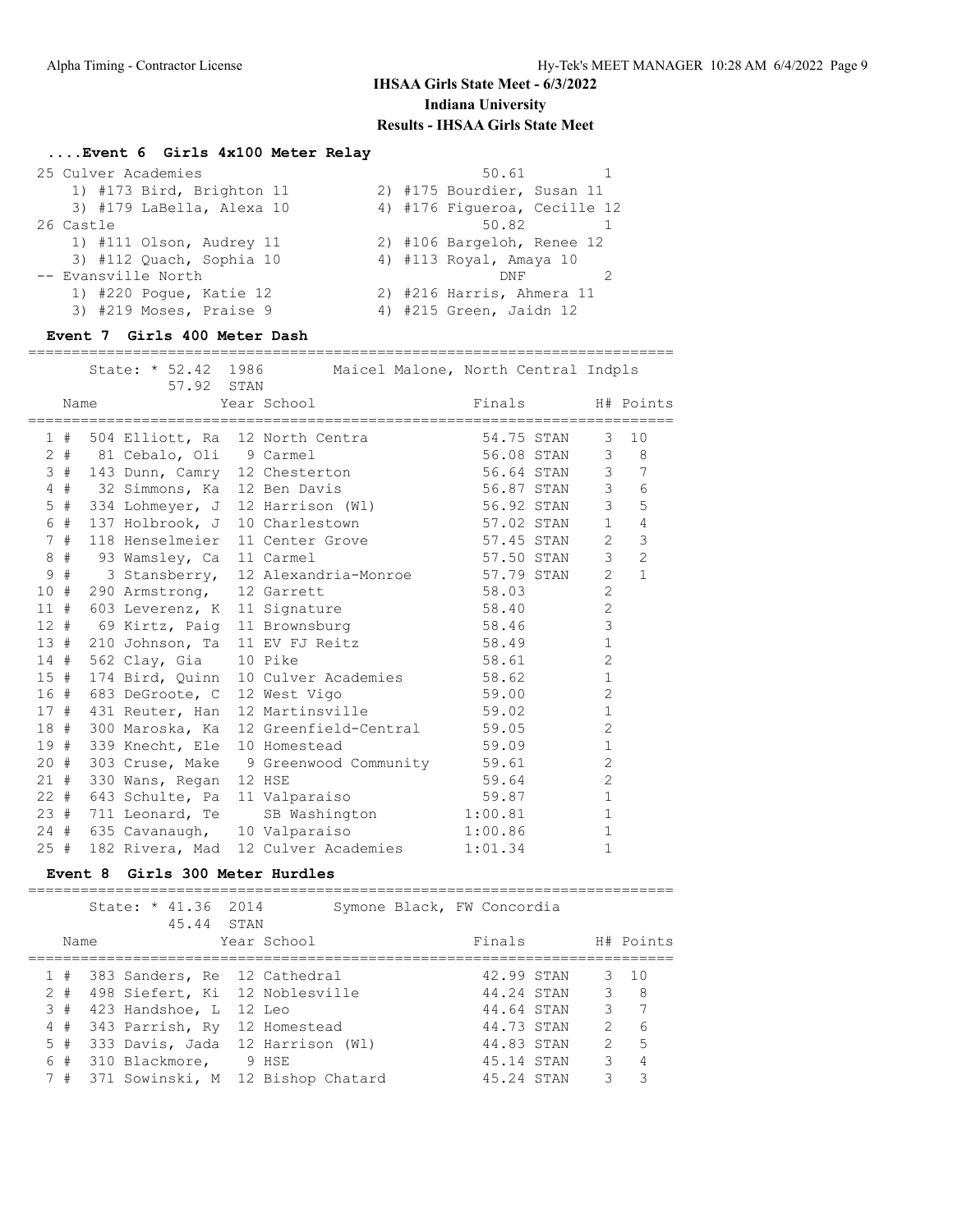|      | Event 8 Girls 300 Meter Hurdles |                                                                      |       |                |        |
|------|---------------------------------|----------------------------------------------------------------------|-------|----------------|--------|
| 8#   |                                 | 38 Francis, El 12 Bloomington North 45.27 STAN 3                     |       |                | 2      |
| 9#   |                                 | 400 Carmichael, 11 Lake Central 45.43 STAN 1 1                       |       |                |        |
|      |                                 | 10 # 33 Senesac, Tr 12 Benton Central 45.59                          |       | 3              |        |
| 11#  |                                 | 435 Jackson, Ta 12 Merrillville 45.81                                |       | $\overline{2}$ |        |
| 12#  |                                 | 652 Porter, Mar 12 Warren Central 45.87                              |       | $\mathbf{1}$   |        |
| 13#  | 2 Van De Weq,                   | 12 Adams Central 46.00                                               |       | 3              |        |
| 14#  |                                 | 518 Rasche, Lan 10 Northeast Dubois 46.20                            |       | $\mathbf{1}$   |        |
| 15#  |                                 | 615 Frick, Ella 11 SB St Joseph 46.34                                |       | $\mathbf{1}$   |        |
| 16 # |                                 | 246 Mehringer, 11 Forest Park 16.38<br>564 Jones, Cata 11 Pike 16.47 |       | $\overline{2}$ |        |
| 17#  |                                 |                                                                      |       | $\overline{2}$ |        |
| 18 # |                                 | 398 Schoonveld, 12 Kankakee Valley 146.91 1                          |       |                |        |
| 19#  | 105 Scott, Libe 11 Cass         |                                                                      | 46.99 | 2              |        |
| 20#  |                                 | 337 Lange, Clai 12 Heritage Hills 47.15 1                            |       |                | 47.141 |
| 21#  |                                 | 281 Coffman, Br 11 Franklin Community 47.15                          |       | $2^{\circ}$    | 47.143 |
| 22#  | 550 Fehribach, 11 Paoli         |                                                                      | 47.19 | $\mathbf{1}$   |        |
| 23#  |                                 | 192 Fox, Hope 12 East Central 47.33                                  |       | $\overline{2}$ |        |
| 24#  |                                 | 183 Spiller, Le 11 Culver Academies 47.76                            |       | $\mathbf{1}$   |        |
| 25#  |                                 | 604 Grady, Kate 12 Silver Creek 48.31                                |       | $\mathbf 1$    |        |
| 26#  | 313 Elsbury, Al 12 HSE          |                                                                      | 48.33 | 3              |        |
| 27#  |                                 | 263 Patterson, 12 Fort Wayne Northrop 48.91                          |       | $\overline{2}$ |        |

### **Event 9 Girls 800 Meter Run**

 State: \* 2:06.62 2019 Elizabeth Stanhope, Pike 2:15.40 STAN Name Year School Finals H# Points ========================================================================== 1 # 351 Wiley, Addi 12 Huntington North 2:06.26\*STAN 2 10 1:03.508 (1:03.508) 2:06.251 (1:02.744) 2 # 551 Farley, Gre 11 Park Tudor 2:09.89 STAN 2 8 1:03.868 (1:03.868) 2:09.883 (1:06.016) 3 # 641 Politza, Ka 12 Valparaiso 2:10.69 STAN 2 7 1:04.222 (1:04.222) 2:10.687 (1:06.465) 4 # 690 Hellwege, E 12 Wheeler 2:13.46 STAN 2 6 1:03.449 (1:03.449) 2:13.458 (1:10.010) 5 # 44 Somers Glen 10 Bloomington North 2:13.97 STAN 2 5 1:04.045 (1:04.045) 2:13.962 (1:09.917) 6 # 163 Baker, Lily 11 Columbus North 2:15.17 STAN 2 4 1:05.897 (1:05.897) 2:15.165 (1:09.269) 7 # 495 Rempe, Summ 10 Noblesville 2:15.53 2 3 1:06.382 (1:06.382) 2:15.528 (1:09.146) 8 # 120 Hodges, Mar 12 Center Grove 2:15.94 2 2 1:04.623 (1:04.623) 2:15.933 (1:11.310) 9 # 486 Cooper, Bri 9 Noblesville 2:16.09 2 1 1:05.825 (1:05.825) 2:16.081 (1:10.256) 10 # 680 Schminke, H 10 West Lafayette 2:16.56 2 1:08.916 (1:08.916) 2:16.553 (1:07.637) 11 # 555 Economou, J 11 Penn 2:16.75 2 1:05.563 (1:05.563) 2:16.749 (1:11.187) 12 # 167 Klaus, Juli 11 Columbus North 2:17.66 2 1:06.866 (1:06.866) 2:17.655 (1:10.790) 13 # 95 Hall, MaryB 10 Carroll (Fw) 2:18.88 1 1:09.886 (1:09.886) 2:18.873 (1:08.987) 14 # 529 Grant, Gnis 10 Northview 2:19.38 1 1:08.942 (1:08.942) 2:19.379 (1:10.437)

==========================================================================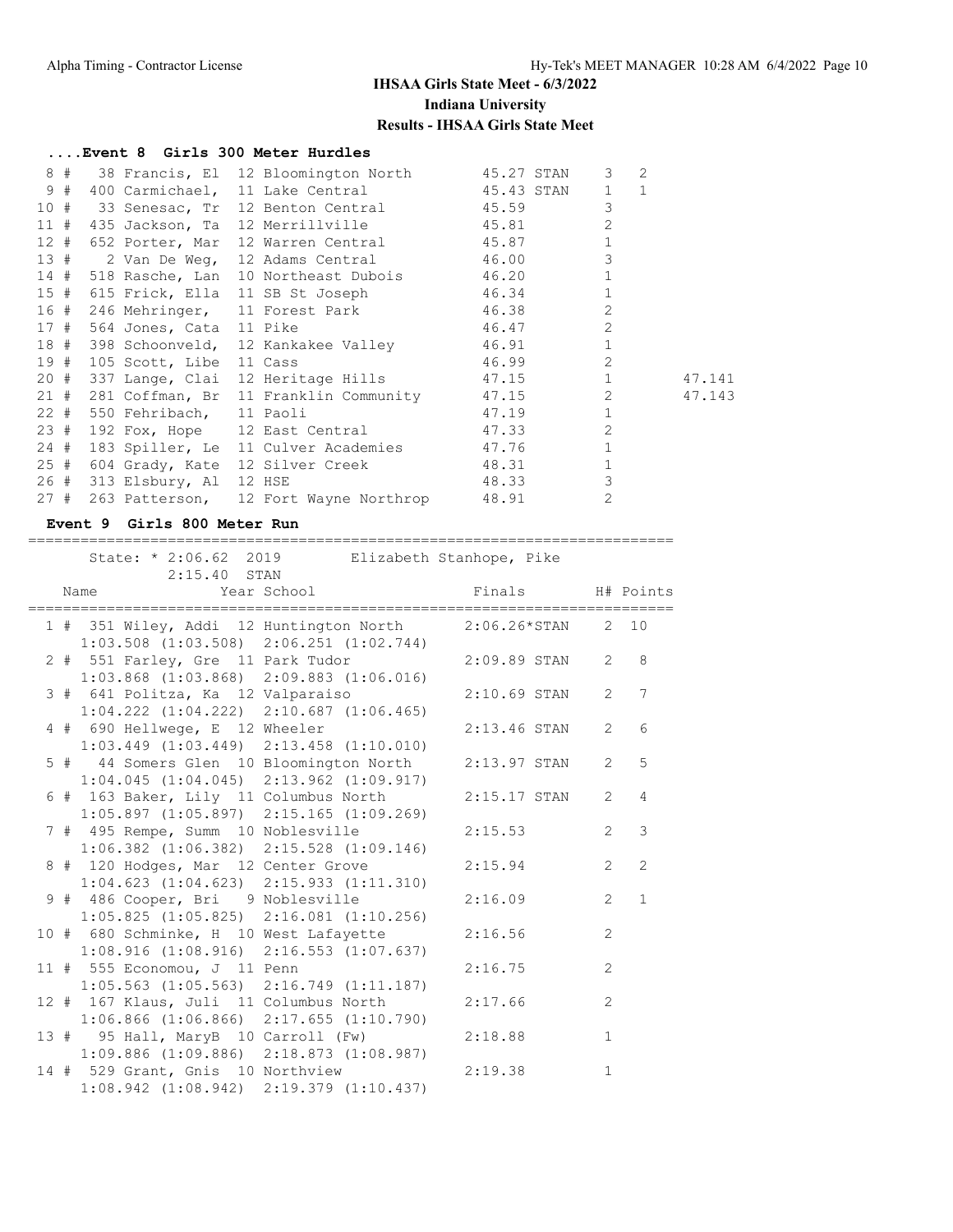| Event 9 Girls 800 Meter Run                      |                                                 |         |              |
|--------------------------------------------------|-------------------------------------------------|---------|--------------|
| 15 # 644 Stock, Chey 11 Valparaiso 2:20.01       |                                                 |         | $\mathbf{1}$ |
|                                                  | $1:10.196$ $(1:10.196)$ $2:20.005$ $(1:09.810)$ |         |              |
| 16 # 554 Jarrell, Av 9 Pendleton Heights 2:21.26 |                                                 |         | $\mathbf{1}$ |
|                                                  | $1:11.597$ $(1:11.597)$ $2:21.254$ $(1:09.658)$ |         |              |
| 17 # 422 Ludington, 12 Lawrence North 2:21.72    |                                                 |         | $\mathbf{1}$ |
| $1:10.176$ $(1:10.176)$ $2:21.715$ $(1:11.540)$  |                                                 |         |              |
| 18 # 84 Klopstad, J 11 Carmel                    |                                                 | 2:21.93 | $\mathbf{1}$ |
| $1:09.515$ $(1:09.515)$ $2:21.929$ $(1:12.414)$  |                                                 |         |              |
| 19 # 249 Woods, Kati 12 FW Dwenger               |                                                 | 2:22.09 | $\mathbf{1}$ |
| $1:09.358$ $(1:09.358)$ $2:22.082$ $(1:12.725)$  |                                                 |         |              |
| 20 # 229 Schafer, Ve 12 Fishers                  |                                                 | 2:22.33 | 2            |
| $1:07.013$ $(1:07.013)$ $2:22.322$ $(1:15.310)$  |                                                 |         |              |
| 21 # 335 Williams, C 12 Harrison (Wl)            |                                                 | 2:22.34 | 2            |
| $1:08.276$ $(1:08.276)$ $2:22.340$ $(1:14.065)$  |                                                 |         |              |
| 22 # 237 Liddle, Sav 11 Floyd Central            |                                                 | 2:22.61 | $\mathbf{1}$ |
| $1:10.274$ $(1:10.274)$ $2:22.603$ $(1:12.329)$  |                                                 |         |              |
| 23 # 534 Moore, Hann 10 Northwestern             |                                                 | 2:22.62 | $\mathbf{1}$ |
| $1:10.483$ $(1:10.483)$ $2:22.614$ $(1:12.131)$  |                                                 |         |              |
| 24 # 616 Frick, Laur 9 SB St Joseph              |                                                 | 2:22.66 | $\mathbf{1}$ |
| $1:09.722$ $(1:09.722)$ $2:22.658$ $(1:12.936)$  |                                                 |         |              |
| 25 # 591 Kaiser, Lil 10 Providence               |                                                 | 2:23.18 | $\mathbf{1}$ |
| $1:10.708$ $(1:10.708)$ $2:23.172$ $(1:12.465)$  |                                                 |         |              |
| 26 # 531 Miller, Hal 11 Northview                |                                                 | 2:23.44 | $\mathbf{1}$ |
| $1:10.901$ $(1:10.901)$ $2:23.432$ $(1:12.531)$  |                                                 |         |              |
| 27 # 238 Stewart, Ka 10 Floyd Central 2:23.52    |                                                 |         | $\mathbf{1}$ |
| $1:10.898$ $(1:10.898)$ $2:23.517$ $(1:12.620)$  |                                                 |         |              |

=======================================================================

### **Event 10 Girls 3200 Meter Run**

State: \* 10:03.16 2021 Lily Cridge, Bishop Chatard 10:53.59 STAN Name Year School Finals Points ======================================================================= 1 # 187 Southerland 10 Delta 10:22.82 STAN 10 1:18.964 (1:18.964) 2:39.735 (1:20.771) 3:57.532 (1:17.798) 5:14.777 (1:17.245) 6:33.187 (1:18.410) 7:52.752 (1:19.566) 9:09.630 (1:16.878) 10:22.812 (1:13.182) 2 # 552 Kennedy, So 11 Park Tudor 10:25.02 STAN 8 1:18.336 (1:18.336) 2:38.451 (1:20.115) 3:56.958 (1:18.508) 5:14.113 (1:17.155) 6:32.529 (1:18.416) 7:52.887 (1:20.359) 9:10.554 (1:17.667) 10:25.016 (1:14.462) 3 # 351 Wiley, Addi 12 Huntington North 10:38.57 STAN 7 1:18.134 (1:18.134) 2:39.408 (1:21.275) 3:58.810 (1:19.402) 5:21.136 (1:22.326) 6:44.126 (1:22.990) 8:05.526 (1:21.400) 9:23.232 (1:17.706) 10:38.570 (1:15.339) 4 # 426 James, Kari 12 Lowell 10:40.60 STAN 6 1:18.061 (1:18.061) 2:39.812 (1:21.751) 4:00.275 (1:20.464) 5:22.122 (1:21.848) 6:44.403 (1:22.281) 8:06.152 (1:21.750) 9:26.026 (1:19.874) 10:40.599 (1:14.574) 5 # 64 Martin, Ken 12 Brebeuf Jesuit 10:40.97 STAN 5 1:19.017 (1:19.017) 2:40.341 (1:21.324) 4:00.368 (1:20.028) 5:21.840 (1:21.472) 6:44.676 (1:22.836) 8:05.817 (1:21.142) 9:25.813 (1:19.996) 10:40.962 (1:15.150) 6 # 166 Kiesler, Ju 11 Columbus North 10:42.50 STAN 4 1:18.621 (1:18.621) 2:40.160 (1:21.540) 4:00.557 (1:20.397) 5:22.515 (1:21.959) 6:44.214 (1:21.700) 8:06.452 (1:22.239) 9:26.292 (1:19.840) 10:42.493 (1:16.201) 7 # 148 Ranta, Bail 12 Chesterton 10:43.03 STAN 3 1:18.738 (1:18.738) 2:39.934 (1:21.196) 4:00.068 (1:20.135) 5:22.422 (1:22.355) 6:45.087 (1:22.665) 8:06.817 (1:21.731) 9:26.783 (1:19.966) 10:43.022 (1:16.239)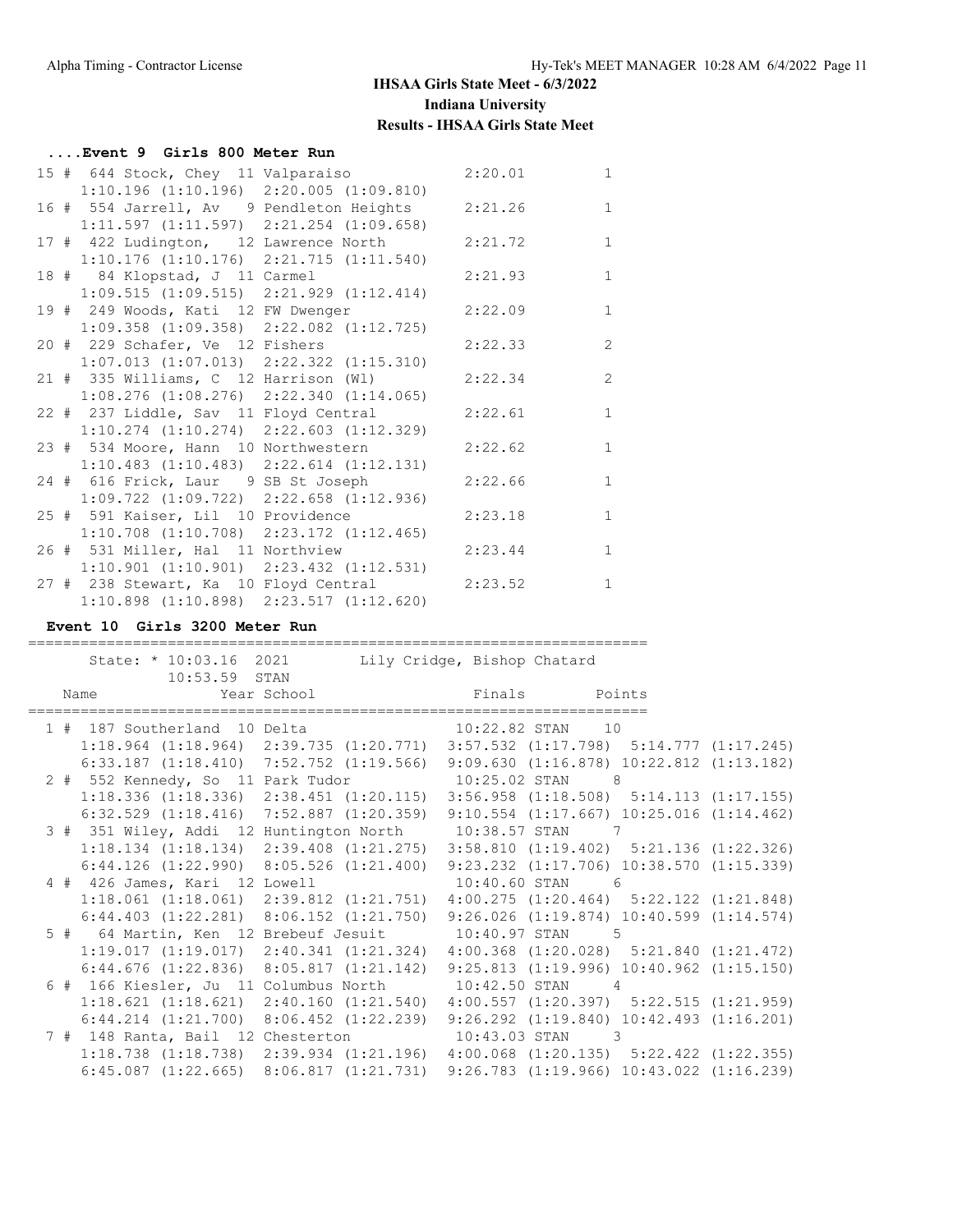### **....Event 10 Girls 3200 Meter Run**

|  | 8 # 419 Gillisse, L 9 LaPorte                                                                    |          | $\overline{2}$<br>10:46.22 STAN                                                          |  |
|--|--------------------------------------------------------------------------------------------------|----------|------------------------------------------------------------------------------------------|--|
|  | 1:18.207 (1:18.207) 2:39.104 (1:20.898) 4:00.174 (1:21.070) 5:23.061 (1:22.887)                  |          |                                                                                          |  |
|  | 6:45.455 (1:22.395) 8:07.254 (1:21.800) 9:27.637 (1:20.384) 10:46.217 (1:18.580)                 |          |                                                                                          |  |
|  | 9 # 232 Cirincione, 12 Floyd Central                                                             |          | $10:47.35$ STAN<br>$\overline{1}$                                                        |  |
|  | $1:18.982$ $(1:18.982)$ $2:41.431$ $(1:22.449)$                                                  |          | $4:03.653$ $(1:22.223)$ $5:26.108$ $(1:22.455)$                                          |  |
|  | $6:49.047$ $(1:22.940)$ $8:11.419$ $(1:22.372)$                                                  |          | $9:32.695$ $(1:21.276)$ $10:47.342$ $(1:14.647)$                                         |  |
|  | 10 # 49 Myers, Lily 11 Bloomington South                                                         |          | 10:47.37 STAN                                                                            |  |
|  | $1:18.543$ $(1:18.543)$ $2:40.149$ $(1:21.606)$                                                  |          | $4:00.487$ $(1:20.339)$ $5:22.276$ $(1:21.789)$                                          |  |
|  | $6:44.767$ $(1:22.491)$ $8:07.525$ $(1:22.759)$                                                  |          | $9:33.067$ $(1:25.542)$ $10:47.361$ $(1:14.295)$                                         |  |
|  | 11 # 170 Rumsey, Kat 12 Columbus North                                                           |          | 10:50.49 STAN                                                                            |  |
|  | 1:19.035 (1:19.035) 2:41.007 (1:21.972) 4:01.257 (1:20.251) 5:25.287 (1:24.030)                  |          |                                                                                          |  |
|  | 6:49.018 (1:23.731) 8:11.484 (1:22.466) 9:32.975 (1:21.491) 10:50.484 (1:17.510)                 |          |                                                                                          |  |
|  | 12 # 556 Eubank, Mar 10 Penn                                                                     | 11:02.32 |                                                                                          |  |
|  | 1:19.093 (1:19.093) 2:40.767 (1:21.674) 4:01.899 (1:21.133) 5:25.993 (1:24.095)                  |          |                                                                                          |  |
|  |                                                                                                  |          | 6:49.750 $(1:23.757)$ 8:16.247 $(1:26.498)$ 9:44.884 $(1:28.637)$ 11:02.312 $(1:17.428)$ |  |
|  | 13 # 90 Romaniuk, A 12 Carmel                                                                    |          | 11:03.10                                                                                 |  |
|  | 1:19.278 (1:19.278) 2:41.819 (1:22.541) 4:04.757 (1:22.938) 5:27.815 (1:23.059)                  |          |                                                                                          |  |
|  | $6:52.795$ $(1:24.980)$ $8:18.890$ $(1:26.095)$ $9:45.210$ $(1:26.320)$ $11:03.092$ $(1:17.882)$ |          |                                                                                          |  |
|  | 14 # 244 Hall, Ellie 12 Forest Park                                                              |          | 11:10.97                                                                                 |  |
|  | 1:18.778 (1:18.778) 2:41.178 (1:22.400) 4:03.464 (1:22.286) 5:26.357 (1:22.894)                  |          |                                                                                          |  |
|  | $6:51.753$ $(1:25.396)$ $8:19.209$ $(1:27.456)$                                                  |          | $9:45.637$ $(1:26.429)$ $11:10.967$ $(1:25.330)$                                         |  |
|  | 15 # 667 Rastrelli, 10 Warsaw Community                                                          |          | 11:12.70                                                                                 |  |
|  | 1:19.877 (1:19.877) 2:40.892 (1:21.015) 4:04.442 (1:23.550) 5:28.677 (1:24.235)                  |          |                                                                                          |  |
|  | $6:55.916$ $(1:27.240)$ $8:23.856$ $(1:27.940)$ $9:52.619$ $(1:28.764)$ $11:12.700$ $(1:20.081)$ |          |                                                                                          |  |
|  | 16 # 268 Walda, Laur 12 FW South Side                                                            |          | 11:13.21                                                                                 |  |
|  | 1:18.762 (1:18.762) 2:40.609 (1:21.848) 4:00.976 (1:20.367) 5:25.679 (1:24.704)                  |          |                                                                                          |  |
|  | $6:54.226$ $(1:28.547)$                                                                          |          | 8:23.538 (1:29.313) 9:53.512 (1:29.974) 11:13.210 (1:19.699)                             |  |
|  | 17 # 326 Powers, Mag 10 HSE                                                                      |          | 11:14.09                                                                                 |  |
|  | 1:19.336 (1:19.336) 2:42.051 (1:22.715) 4:05.013 (1:22.963) 5:29.997 (1:24.984)                  |          |                                                                                          |  |
|  | 6:56.827 (1:26.830) 8:25.072 (1:28.245) 9:53.303 (1:28.232) 11:14.085 (1:20.782)                 |          |                                                                                          |  |
|  | 18 # 491 Lahee, Broo 11 Noblesville                                                              |          | 11:15.74                                                                                 |  |
|  |                                                                                                  |          |                                                                                          |  |
|  | 1:19.597 (1:19.597) 2:42.780 (1:23.184) 4:06.214 (1:23.435) 5:29.913 (1:23.700)                  |          |                                                                                          |  |
|  | 6:56.093 (1:26.180) 8:24.282 (1:28.190) 9:52.753 (1:28.471) 11:15.739 (1:22.986)                 |          |                                                                                          |  |
|  | 19 # 307 Gallagher, 11 Guerin Catholic 11:16.44                                                  |          |                                                                                          |  |
|  | 1:19.535 (1:19.535) 2:41.735 (1:22.200) 4:05.081 (1:23.346) 5:31.966 (1:26.885)                  |          |                                                                                          |  |
|  | 7:01.971 (1:30.005) 8:33.044 (1:31.074) 10:00.870 (1:27.826) 11:16.431 (1:15.561)                |          |                                                                                          |  |
|  | 20 # 560 Stabnik, El 10 Penn                                                                     |          | 11:16.90                                                                                 |  |
|  | 1:18.424 (1:18.424) 2:40.644 (1:22.220) 4:03.787 (1:23.143) 5:29.332 (1:25.545)                  |          |                                                                                          |  |
|  |                                                                                                  |          | 6:56.693 (1:27.362) 8:24.837 (1:28.145) 9:53.679 (1:28.842) 11:16.899 (1:23.220)         |  |
|  | 21 # 221 Brasseale, 12 EV Reitz Memoria 11:17.85                                                 |          |                                                                                          |  |
|  | 1:20.077 (1:20.077) 2:42.418 (1:22.342) 4:06.481 (1:24.063) 5:32.297 (1:25.816)                  |          |                                                                                          |  |
|  | 7:02.288 (1:29.992) 8:33.320 (1:31.032) 10:01.127 (1:27.808) 11:17.845 (1:16.718)                |          |                                                                                          |  |
|  | 22 # 197 Lindsey, Ad 9 East Noble                                                                |          | 11:20.93                                                                                 |  |
|  | 1:18.297 (1:18.297) 2:40.469 (1:22.173) 4:04.633 (1:24.165) 5:29.613 (1:24.980)                  |          |                                                                                          |  |
|  |                                                                                                  |          | 6:56.552 $(1:26.940)$ 8:24.757 $(1:28.205)$ 9:53.041 $(1:28.284)$ 11:20.925 $(1:27.885)$ |  |
|  | 23 # 65 Gradolf, Ha 11 Brown County                                                              |          | 11:39.96                                                                                 |  |
|  | 1:20.457 (1:20.457) 2:44.278 (1:23.822) 4:10.850 (1:26.572) 5:39.607 (1:28.758)                  |          |                                                                                          |  |
|  | 7:11.071 (1:31.464) 8:41.943 (1:30.873) 10:13.580 (1:31.637) 11:39.955 (1:26.375)                |          |                                                                                          |  |
|  | 24 # 481 Zelasko, Li 11 New Prairie                                                              |          | 11:44.30                                                                                 |  |
|  | $1:20.159$ $(1:20.159)$ $2:45.242$ $(1:25.084)$ $4:12.845$ $(1:27.603)$ $5:41.400$ $(1:28.555)$  |          |                                                                                          |  |
|  | 7:12.274 (1:30.875) 8:43.426 (1:31.152) 10:14.291 (1:30.865) 11:44.297 (1:30.006)                |          |                                                                                          |  |
|  | 25 # 278 Miller, Sav 9 Franklin Central 11:53.25                                                 |          |                                                                                          |  |
|  | 1:19.792 (1:19.792) 2:43.295 (1:23.504) 4:10.062 (1:26.768) 5:41.591 (1:31.529)                  |          |                                                                                          |  |
|  | 7:15.898 (1:34.308) 8:53.385 (1:37.487) 10:29.206 (1:35.821) 11:53.243 (1:24.038)                |          |                                                                                          |  |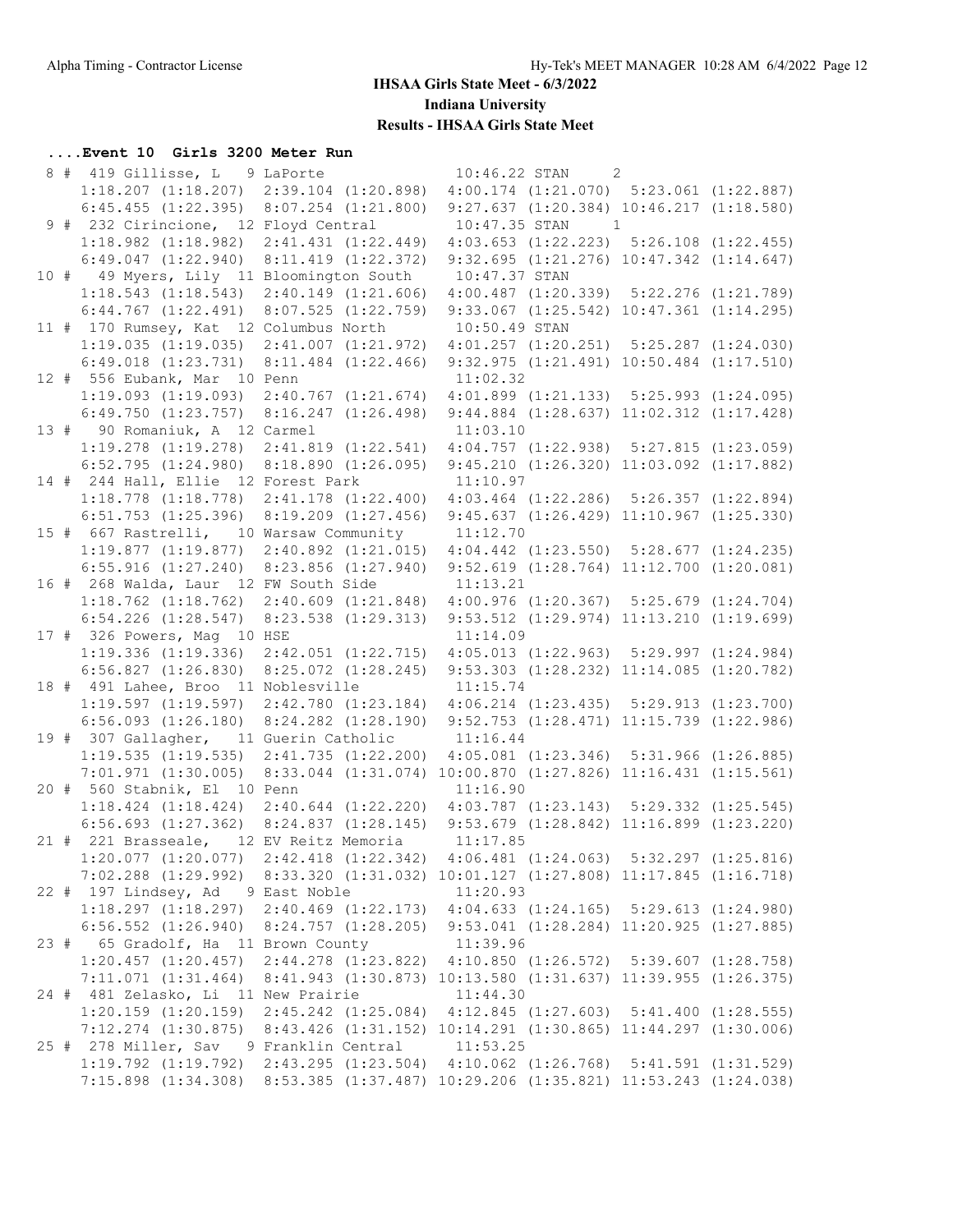### **....Event 10 Girls 3200 Meter Run**

 26 # 689 Smith, Liz 10 Westfield 11:55.25 1:19.604 (1:19.604) 2:43.243 (1:23.640) 4:12.462 (1:29.220) 5:44.661 (1:32.199) 7:18.427 (1:33.766) 8:52.292 (1:33.865) 10:27.212 (1:34.921) 11:55.244 (1:28.032) 27 # 533 Peals, Mica 12 Northview 12:06.26 1:19.722 (1:19.722) 2:46.331 (1:26.609) 4:18.045 (1:31.715) 5:55.021 (1:36.976) 7:30.232 (1:35.211) 9:05.046 (1:34.815) 10:37.959 (1:32.914) 12:06.257 (1:28.299)

==========================================================================

#### **Event 11 Girls 4x400 Meter Relay**

| State: * 3:43.99 2019 North Central (Indianapolis), North C                                                                                                     |  | S Blue-Williams, C Robinson, R Elliott, A Robinson |                  |                        |          |
|-----------------------------------------------------------------------------------------------------------------------------------------------------------------|--|----------------------------------------------------|------------------|------------------------|----------|
| 3:58.43 STAN                                                                                                                                                    |  |                                                    |                  |                        |          |
| School                                                                                                                                                          |  |                                                    | Finals H# Points |                        |          |
| 1 North Central (Indianapolis)<br>1) #508 Jones, Cassity 11 2) #500 Bailey, Janae 11<br>3) #507 Jewell, Lailah 10 4) #504 Elliott, Ramiah 12                    |  | 3:52.56 STAN 3 10                                  |                  |                        |          |
| $1:59.044$ $(1:59.044)$ $2:59.791$ $(1:00.747)$ $3:52.557$ $(52.767)$                                                                                           |  |                                                    |                  |                        |          |
| 2 Carmel                                                                                                                                                        |  | $3:53.39$ STAN 3                                   |                  | 8                      |          |
| 1) #80 Carlisle, Emersen 12 2) #93 Wamsley, Cambell 11                                                                                                          |  |                                                    |                  |                        |          |
| 3) #81 Cebalo, Olivia 9 $\overline{4}$ #92 Samms, Lani 10                                                                                                       |  |                                                    |                  |                        |          |
| 1:57.247 (1:57.247) 2:57.654 (1:00.408) 3:53.386 (55.732)<br>indianapolis Bishop Chatard 3:55.00 STAN 3<br>1) #363 Duncan, Addison 10 2) #375 Stickel, Mayan 12 |  |                                                    |                  |                        |          |
| 3 Indianapolis Bishop Chatard                                                                                                                                   |  |                                                    |                  | 7                      |          |
|                                                                                                                                                                 |  |                                                    |                  |                        |          |
| 3) #367 Foley, Mara 12 (4) #371 Sowinski, Mary Bea 12<br>1:58.148 (1:58.148) 2:57.771 (59.623) 3:54.997 (57.226)                                                |  |                                                    |                  |                        |          |
|                                                                                                                                                                 |  |                                                    |                  |                        |          |
| 4 Hamilton Southeastern                                                                                                                                         |  |                                                    | 3:57.28 STAN 3   | 6                      |          |
| 1) #323 Mirro, Jehnea 12<br>3) #319 Kepner, Ciara 9 (4) #310 Blackmore, Elia 9<br>3) #319 Kepner, Ciara 9 (4) #330 Wans, Regan 12                               |  |                                                    |                  |                        |          |
|                                                                                                                                                                 |  |                                                    |                  |                        |          |
| $1:59.722$ $(1:59.722)$ $2:59.128$ $(59.406)$ $3:57.280$ $(58.152)$                                                                                             |  |                                                    |                  |                        |          |
| 5 Noblesville                                                                                                                                                   |  | $3:57.56$ STAN 3                                   |                  | -5                     |          |
|                                                                                                                                                                 |  |                                                    |                  |                        |          |
| 3) #498 Siefert, Kiana 12 4) #495 Rempe, Summer 10                                                                                                              |  |                                                    |                  |                        |          |
| $1:59.944$ $(1:59.944)$ $2:59.827$ $(59.884)$ $3:57.552$ $(57.725)$                                                                                             |  |                                                    |                  |                        |          |
| 6 Brownsburg                                                                                                                                                    |  |                                                    | $3:58.24$ STAN 2 | 4                      |          |
| 1) #75 Thomas, Aysa 9<br>3) #67 Griffin, Jordan 12 4) #69 Kirtz, Paige 11                                                                                       |  |                                                    |                  |                        |          |
|                                                                                                                                                                 |  |                                                    |                  |                        |          |
| $2:00.370$ $(2:00.370)$ $3:01.640$ $(1:01.270)$ $3:58.233$ $(56.593)$                                                                                           |  |                                                    |                  |                        |          |
| 7 Homestead                                                                                                                                                     |  |                                                    | $3:58.47$ 2      | 3                      |          |
| 1) #338 Hopson, Nile 11 2) #343 Parrish, Ryann 12<br>3) #339 Knecht, Elena 10 4) #344 Stedge, Grace 12                                                          |  |                                                    |                  |                        |          |
|                                                                                                                                                                 |  |                                                    |                  |                        |          |
| $1:58.948$ $(1:58.948)$ $2:59.057$ $(1:00.109)$ $3:58.468$ $(59.412)$                                                                                           |  |                                                    |                  |                        |          |
| 8 Zionsville                                                                                                                                                    |  | $3:58.76$ 3                                        |                  | 2                      |          |
| 1) #699 Greeson, Delaney 11 2) #704 Nazarov, Michelle 12                                                                                                        |  |                                                    |                  |                        |          |
| 3) #697 Anyanwu, Omema 9 4) #706 Robinson, Lily 12                                                                                                              |  |                                                    |                  |                        |          |
| $2:00.427$ (2:00.427) $3:01.117$ (1:00.690) $3:58.752$ (57.636)                                                                                                 |  |                                                    |                  |                        |          |
| 9 Valparaiso                                                                                                                                                    |  |                                                    | $3:59.08$ 3      | $1 \quad \blacksquare$ | 3:59.071 |
| 1) #641 Politza, Kaylie 12 2) #635 Cavanaugh, Becca 10<br>3) #633 Byvoets, Brooke 10 4) #643 Schulte, Paige 11                                                  |  |                                                    |                  |                        |          |
|                                                                                                                                                                 |  |                                                    |                  |                        |          |
| $2:02.389$ $(2:02.389)$ $3:03.294$ $(1:00.905)$ $3:59.071$ $(55.777)$                                                                                           |  |                                                    |                  |                        |          |
| 10 Chesterton                                                                                                                                                   |  |                                                    | $3:59.08$ 3      |                        | 3:59.077 |
| 1) #144 Gentry, Bree 12<br>3) #149 Smith, Bella 12 (4) #147 Raffin, Bridget 11                                                                                  |  |                                                    |                  |                        |          |
|                                                                                                                                                                 |  |                                                    |                  |                        |          |
| $2:03.198$ (2:03.198) 3:04.237 (1:01.039) 3:59.077 (54.841)                                                                                                     |  |                                                    |                  |                        |          |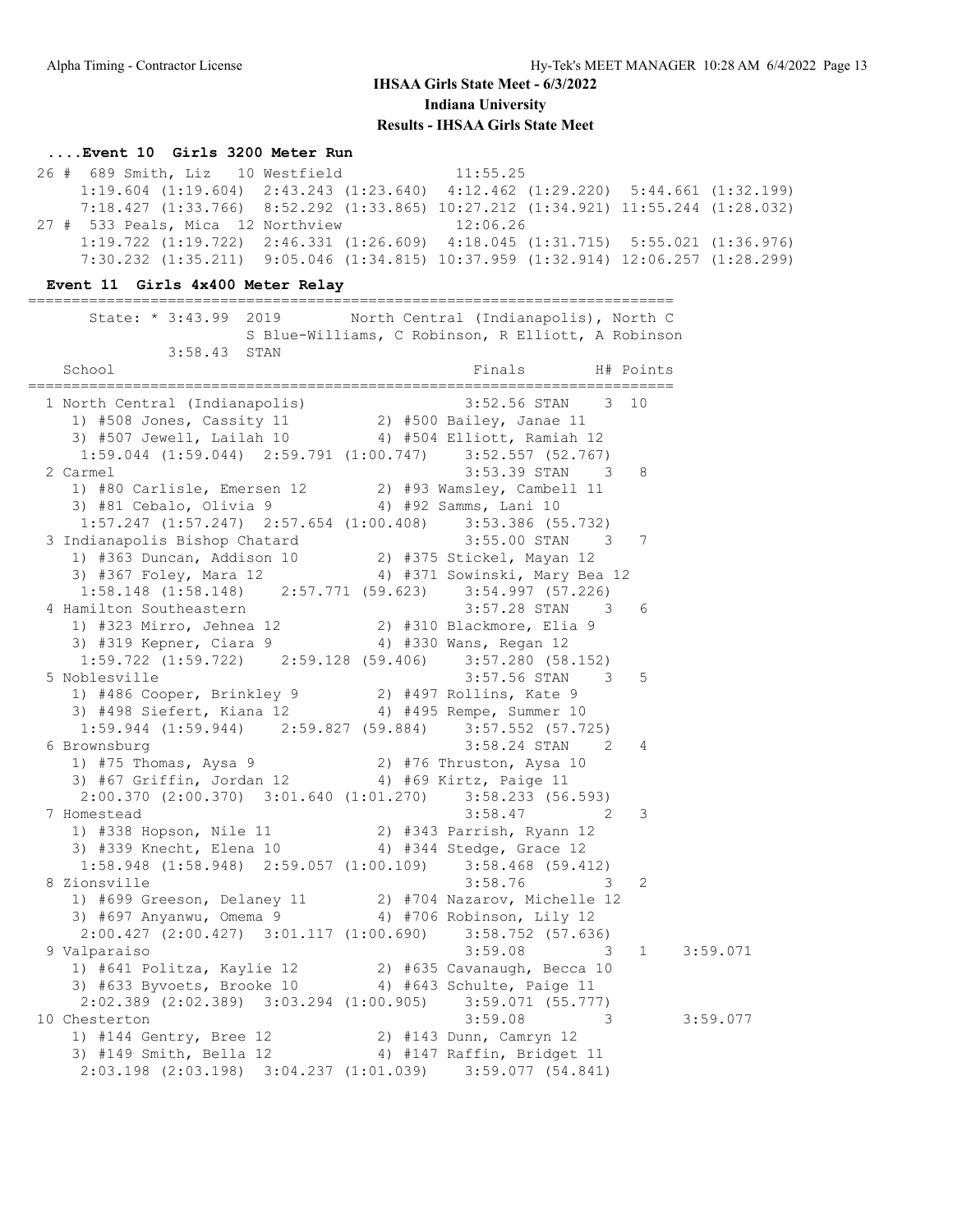#### **....Event 11 Girls 4x400 Meter Relay**

11 Indianapolis Cathedral 3:59.95 3 1) #378 Kimble, Milani 12 2) #384 Sanders, Sidney 11 3) #383 Sanders, Reese 12 4) #381 Kubacki, Kate 9 2:02.777 (2:02.777) 3:02.272 (59.495) 3:59.941 (57.670) 12 Bloomington North 4:00.61 2 1) #38 Francis, Ella 12 2) #40 Kante, Kyla 12 3) #35 Deemer, Cora 11 4) #44 Somers Glenn, Nola 10 2:01.254 (2:01.254) 3:02.123 (1:00.870) 4:00.603 (58.480) 13 Plainfield 4:03.34 2 1) #579 Whaley, Jenna 11 2) #573 Hargrave, Veronica 11 3) #572 Dockery, Addison 12 4) #576 Stewart, Ellie 9 2:01.393 (2:01.393) 3:05.273 (1:03.880) 4:03.339 (58.067) 14 Huntington North 4:04.20 2 1) #349 Holzinger, Emma 11 2) #346 Fields, Gracie 10 3) #345 Colclesser, Ella 10 4) #351 Wiley, Addison 12 2:03.827 (2:03.827) 3:07.168 (1:03.341) 4:04.198 (57.031) 15 West Vigo 4:04.72 2 1) #683 DeGroote, Corynn 12 2) #686 Holman, LaNiceon 9 3) #685 Easton, Maci 12 4) #684 DeGroote, Kyarra 10 2:05.065 (2:05.065) 3:06.763 (1:01.698) 4:04.716 (57.954) 16 Northridge 2:04.77 1 1) #524 Papandrea, Elainna 12 2) #519 Adkins, Olivia 12 3) #522 Brown, Jen'Daesha 10 4) #521 Baylis, Tame 11 2:02.614 (2:02.614) 3:03.875 (1:01.261) 4:04.763 (1:00.889)<br>17 Culver Academies 4:06.10 1 17 Culver Academies 4:06.10 1 1) #183 Spiller, Lena 11 2) #182 Rivera, Madison 12 3) #177 Gibbs, Grace 10 4) #174 Bird, Quinn 10 2:03.496 (2:03.496) 3:06.829 (1:03.333) 4:06.092 (59.264) 18 Warsaw Community 4:06.60 2 1) #659 Burns, Rylee 11 2) #665 Mimnaugh, Mikayla 11 3) #661 Knight, Ava 12 4) #657 Barnett, Wini 12 2:04.098 (2:04.098) 3:07.322 (1:03.224) 4:06.599 (59.278) 19 East Central 4:06.85 1 1) #194 Graf, Anna 10 2) #189 Davis, Launa 9 3) #195 Hill, Ellie 9 4) #188 Campbell, Rachel 11 2:05.743 (2:05.743) 3:09.239 (1:03.496) 4:06.847 (57.609) 20 Churubusco 4:08.25 1 1) #152 Boersema, Ella 10 2) #158 Hosted, Madison 11 3) #160 Shearer, Brelle 12 4) #154 Debolt, Cara 12 2:05.105 (2:05.105) 3:08.549 (1:03.444) 4:08.246 (59.698) 21 New Albany 1 21 New Albany 1 21 New Albany 1) #465 Frierson, Cayla 10 2) #462 Clark, Lauren 10 3) #469 Tate, Marley 12 4) #466 Howard, Journey 11 2:06.698 (2:06.698) 3:09.375 (1:02.678) 4:08.502 (59.127)<br>enter Grove 4:08.53 1 22 Center Grove 22 Center 6 and 1 1) #117 Hallie, Mimbella 9 2) #118 Henselmeier, Kate 11 3) #120 Hodges, Mary Isabella 12 4) #127 Pogue, Marissa 9 2:03.306 (2:03.306) 3:07.782 (1:04.476) 4:08.530 (1:00.748) 23 Floyd Central 4:10.50 1 1) #233 Cook, Emily 11 2) #237 Liddle, Savanna 11 3) #238 Stewart, Kaitlyn 10 4) #236 Kaiser, Keegan 12 2:05.180 (2:05.180) 3:09.103 (1:03.924) 4:10.492 (1:01.390) 24 Franklin Community 4:12.32 2 1) #282 Klem, Lauren 10 2) #280 Botkin, Ainsley 9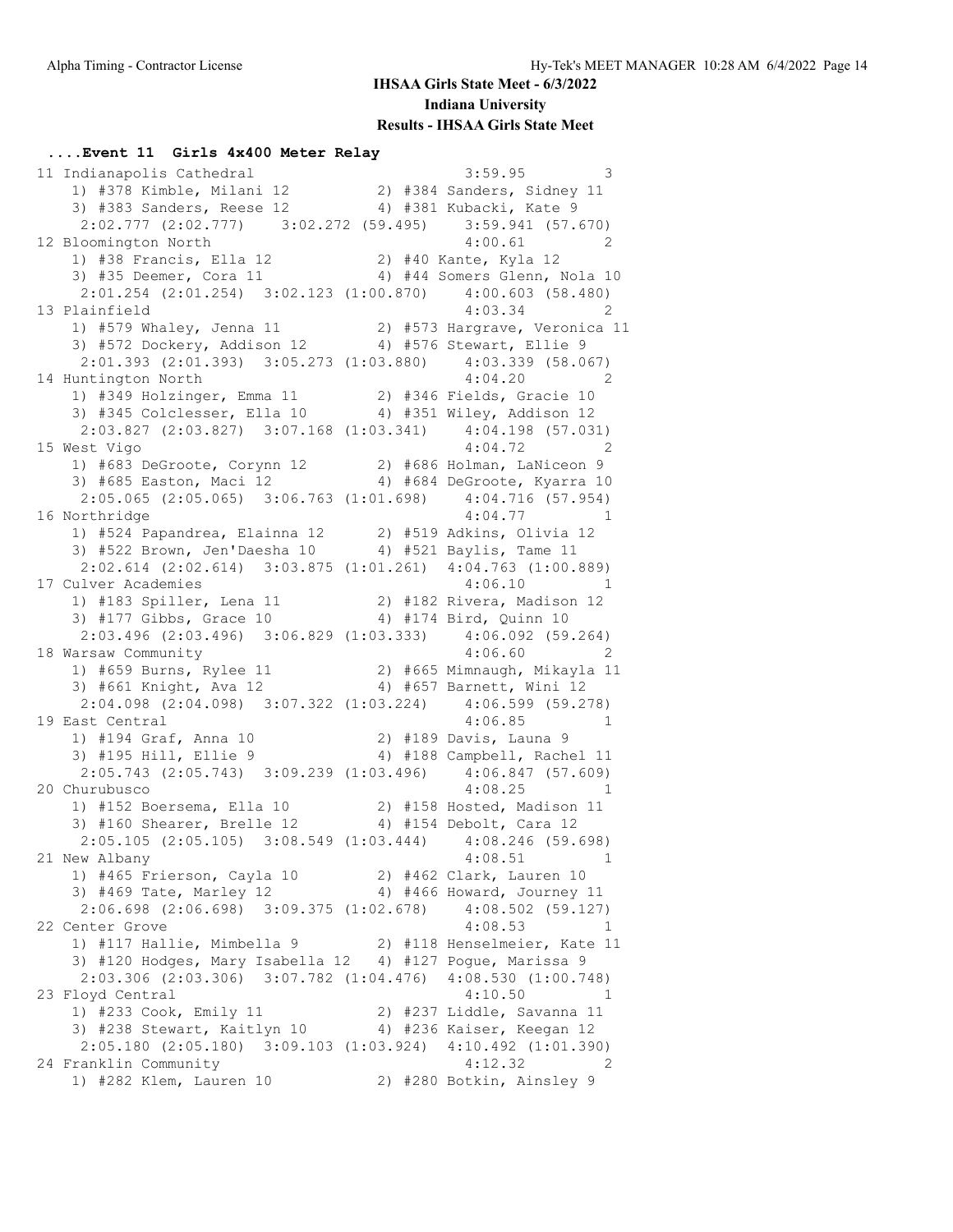### **....Event 11 Girls 4x400 Meter Relay**

| 3) #281 Coffman, Brooke 11 4) #286 Nicoloff, Olivia 12                  |                           |                   |
|-------------------------------------------------------------------------|---------------------------|-------------------|
| $2:04.542$ $(2:04.542)$ $3:09.804$ $(1:05.263)$ $4:12.314$ $(1:02.510)$ |                           |                   |
| 25 Martinsville                                                         | $4:13.13$ 1               |                   |
| 1) #432 Reuter, Holli 12 2) #434 Worzella, Alina 12                     |                           |                   |
| 3) #428 DeMoss, Sophia 12 4) #431 Reuter, Hanna 12                      |                           |                   |
| $2:07.442$ (2:07.442) 3:13.764 (1:06.322) 4:13.123 (59.360)             |                           |                   |
| 26 Evansville F.J. Reitz                                                | $4:14.72$ 1               |                   |
| 1) #210 Johnson, Taylor 11 2) #205 Ashby, Ava 9                         |                           |                   |
| 3) #211 Vogt, Taylor 11 4) #207 Bradfield, Matea 9                      |                           |                   |
| $2:11.611$ $(2:11.611)$ $3:15.025$ $(1:03.414)$ $4:14.714$ $(59.690)$   |                           |                   |
| -- Lake Central                                                         | 2<br>DO.                  | Out of zone exh 2 |
| 1) #401 Dilosa, Kai 12                                                  | 2) #403 Dilosa, Noelle 11 |                   |
| 3) #400 Carmichael, Anne 11 4) #410 Rosa, Anastasia 10                  |                           |                   |
| $2:00.830$ $(2:00.830)$ $3:00.303$ $(59.474)$ $3:58.723$ $(58.420)$     |                           |                   |

# **Event 12 Girls High Jump**

| ==========<br>State: * 6-00 1985 Angela Bradburn, Norwell<br>5-04.00 STAN                                                             |              |
|---------------------------------------------------------------------------------------------------------------------------------------|--------------|
| Year School<br>Finals Points<br>Name<br>-----------------                                                                             |              |
| 1 # 397 Nannenga, E 11 Kankakee Valley 5-10.00 STAN 10<br>5-00 5-02 5-04 5-05 5-06 5-07 5-08 5-09 5-10 5-11<br>0 0 0 0 0 0 XO 0 0 XXX |              |
| 2 # 336 Crooke, Kya 9 Heritage Christian 5-07.00 STAN<br>5-00 5-02 5-04 5-05 5-06 5-07 5-08<br>P P O O O O XXX                        | 8            |
| 3 # 398 Schoonveld, 12 Kankakee Valley 55-07.00 STAN<br>5-00 5-02 5-04 5-05 5-06 5-07 5-08<br>0 0 0 XXO XXO 0 XXX                     | 7            |
| 4 # 696 Page, Josie 10 Wood Memorial 55-07.00 STAN 5.50<br>5-00 5-02 5-04 5-05 5-06 5-07 5-08<br>0 0 0 XO 0 XO XXX                    |              |
| 4 # 305 Irwin, Elli 10 Greenwood Community J5-07.00 STAN 5.50<br>5-00 5-02 5-04 5-05 5-06 5-07 5-08<br>0 0 0 XO 0 XO XXX              |              |
| 6 # 493 Miller, Mal 11 Noblesville<br>5-06.00 STAN<br>5-00 5-02 5-04 5-05 5-06 5-07<br>0 0 0 XO XO XXX                                | 4            |
| 7 # 183 Spiller, Le 11 Culver Academies 5-05.00 STAN<br>$5 - 00$ $5 - 02$ $5 - 04$ $5 - 05$ $5 - 06$<br>O O O XO XXX                  | 3            |
| 8 # 308 Smith, Kels 12 Hamilton Heights 55-05.00 STAN<br>5-00 5-02 5-04 5-05 5-06<br>O O XO XO XXX                                    | 2            |
| 9 # 660 Hart, Marin 12 Warsaw Community 5-04.00 STAN<br>$5 - 00$ $5 - 02$ $5 - 04$ $5 - 05$<br>$O$ $O$ $O$ $XXX$                      | $\mathbf{1}$ |
| 10 # 288 Sandrock, M 11 Franklin Community 55-04.00 STAN<br>$5 - 00$ $5 - 02$ $5 - 04$ $5 - 05$<br>O O XO XXX                         |              |
| 10 # 222 Holder, All 11 Faith Christian 55-04.00 STAN<br>$5 - 00$ $5 - 02$ $5 - 04$ $5 - 05$<br>O O XO XXX                            |              |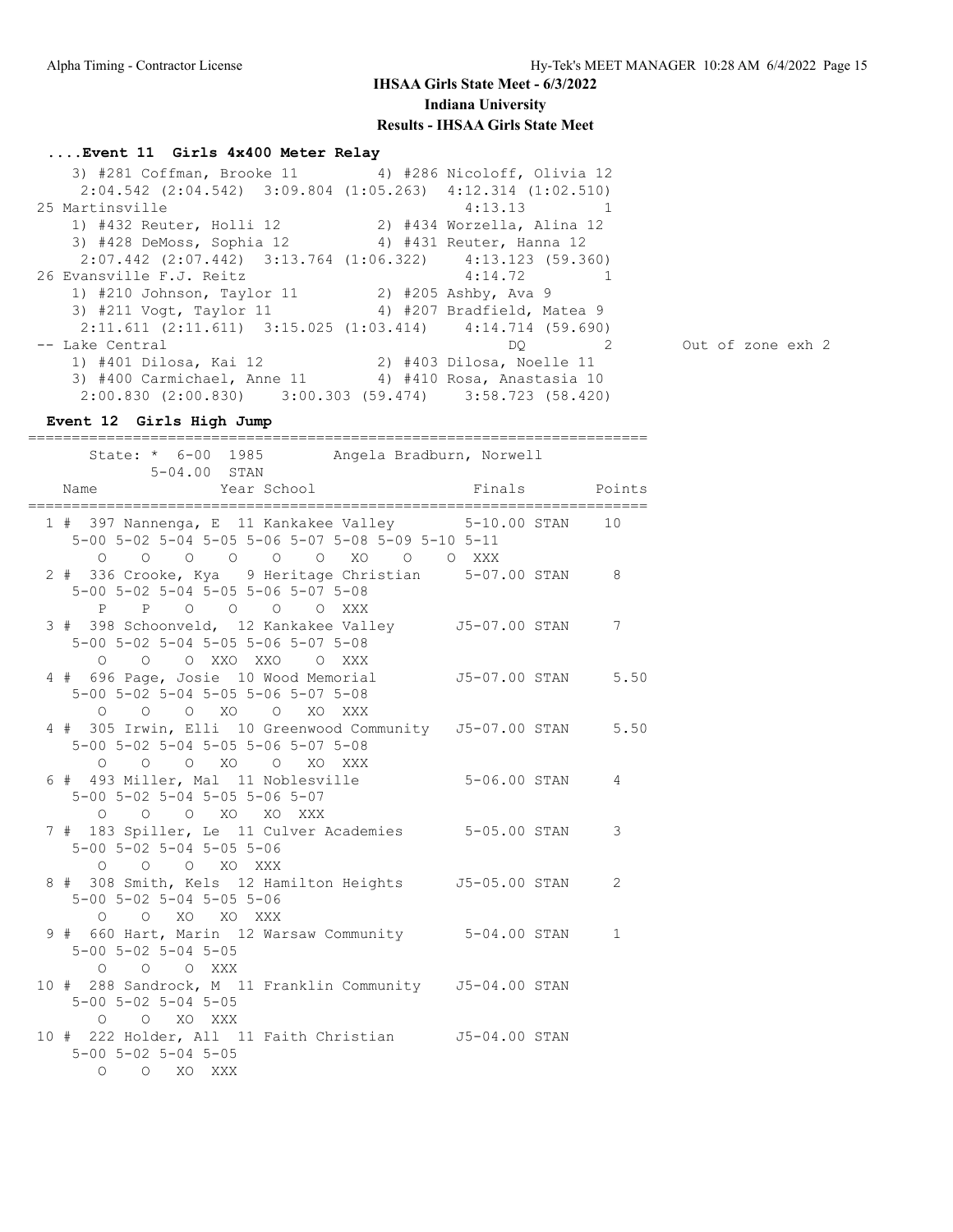| Event 12 Girls High Jump                                             |                                                      |               |
|----------------------------------------------------------------------|------------------------------------------------------|---------------|
| $5 - 00$ $5 - 02$ $5 - 04$<br>$O$ $O$ $XO$                           |                                                      |               |
| 10 # 201 Axsom, Mady 12 Elkhart<br>5-00 5-02 5-04 5-05<br>O O XO XXX |                                                      | J5-04.00 STAN |
| $5 - 00$ $5 - 02$ $5 - 04$<br>O O XXX                                | 14 # 550 Fehribach, 11 Paoli 5-02.00                 |               |
| 5-00 5-02 5-04<br>O XO XXX                                           | 15 # 602 Leatherman, 11 Shawe Memorial 55-02.00      |               |
| $5 - 00$ $5 - 02$ $5 - 04$<br>O XO XXX                               | 15 # 337 Lange, Clai 12 Heritage Hills 55-02.00      |               |
| $5 - 00$ $5 - 02$ $5 - 04$<br>O XO XXX                               | 15 # 405 Johnson, Es 12 Lake Central 55-02.00        |               |
| $5 - 00$ $5 - 02$ $5 - 04$<br>$O$ XO X                               | 15 # 488 Hassan, Ryl 11 Noblesville                  | J5-02.00      |
| $5 - 00$ $5 - 02$ $5 - 04$<br>O XXO XXX                              | 19 # 621 Martin, Emm 9 TH N Vigo 35-02.00            |               |
| $5 - 00$ $5 - 02$ $5 - 04$<br>XXO XXO XXX                            | 20 # 73 Ritenour, E 9 Brownsburg 55-02.00            |               |
| $5 - 00$ $5 - 02$<br>O XXX                                           | 21 # 115 Chahal, Suh 9 Center Grove 5-00.00          |               |
| $5 - 00$ $5 - 02$<br>XO XXX                                          | 22 # 54 Madden, All 12 Blue River Valley J5-00.00    |               |
| $5 - 00$ $5 - 02$<br>XO XXX                                          | 22 # 672 Horvath, Cl 12 Washington Township J5-00.00 |               |
| $5 - 00$ $5 - 02$<br>XO XXX                                          | 22 # 606 McKean, Adr 11 South Adams 55-00.00         |               |
| $5 - 00$ $5 - 02$<br>XXO XXX                                         | 25 # 416 Rettig, Bro 12 Lakeland 55-00.00            |               |
| $5 - 00$<br>XXX                                                      | -- # 517 Gentil, Lyn 12 North Posey                  | NH            |

**Event 13 Girls Long Jump**

|       | State: $* 20 - 04 1986$ |                                         | Tonya Sedwick, Jeffersonville |                        |       |  |                |
|-------|-------------------------|-----------------------------------------|-------------------------------|------------------------|-------|--|----------------|
|       | $17-08.75$ STAN         |                                         |                               |                        |       |  |                |
| Name  |                         | Year School                             |                               | Finals                 |       |  | Wind H# Points |
|       |                         | 1 # 204 Smith, Alex 11 Evansville Bosse |                               | 18-09.75 STAN 1.9 1 10 |       |  |                |
|       |                         |                                         |                               |                        |       |  |                |
| FOUL. | FOUL                    | 18-09.75(1.9) FOUL                      |                               | FOUL.                  | FOUL. |  |                |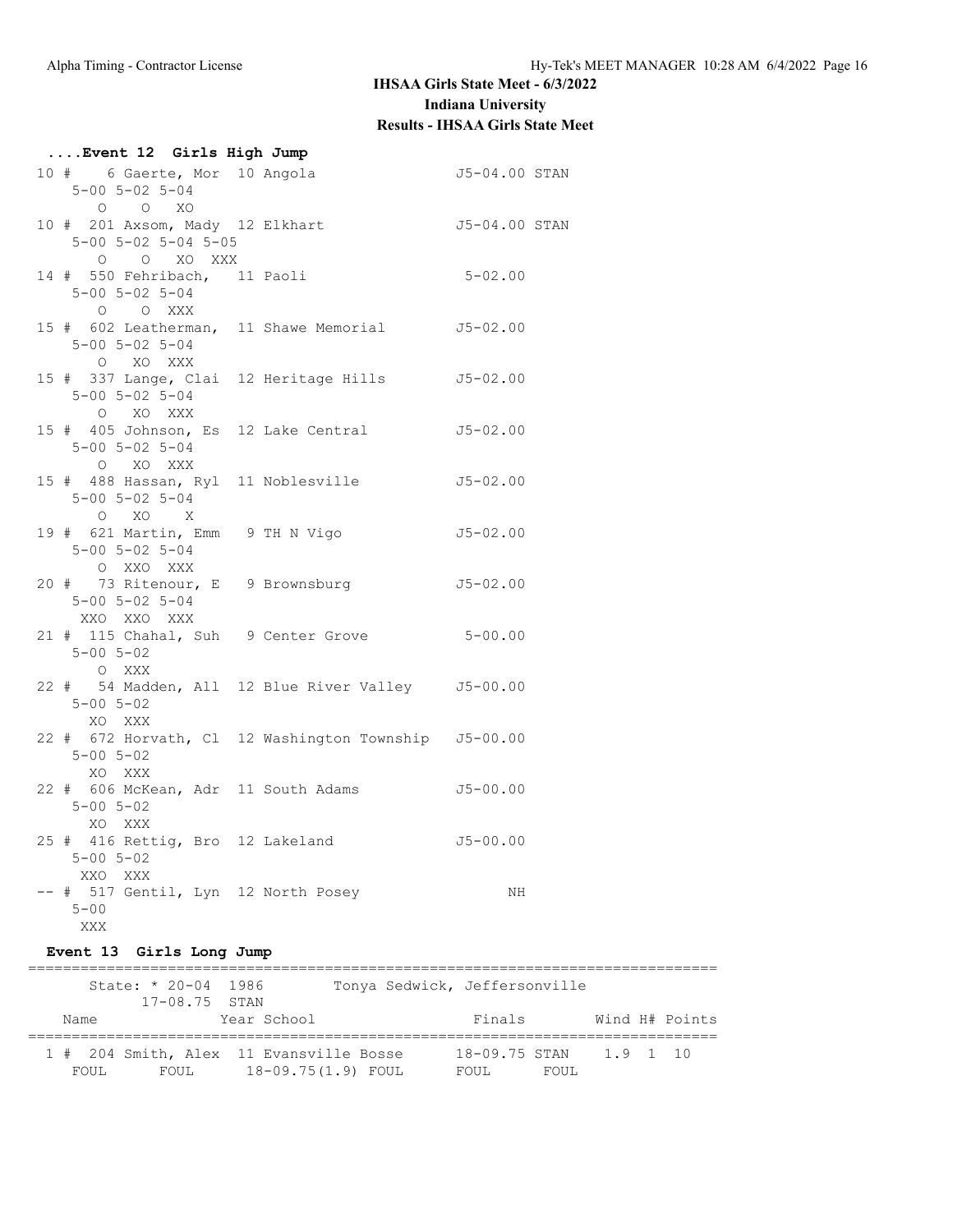### **....Event 13 Girls Long Jump**

| 2 # 626 Jones, Cour 12 TH S Vigo 18-08.50 STAN 2.5 2 8                                       |                     |                  |                         |
|----------------------------------------------------------------------------------------------|---------------------|------------------|-------------------------|
| FOUL(1.2) $17-04.25(2.4)$ $18-08.50(2.5)$ FOUL(1.5) $18-03.50(0.8)$ $16-09.50(1.9)$          |                     |                  |                         |
| 3 # 263 Patterson, 12 Fort Wayne Northrop 18-07.75 STAN -0.4 2 7                             |                     |                  |                         |
| 18-07.75(-0.4) 18-07.50(0.1) 18-07.75(1.2) FOUL(1.1) FOUL(0.4) 18-02(-0.6)                   |                     |                  |                         |
| 4 # 498 Siefert, Ki 12 Noblesville 18-07.50 STAN 1.3 1 6                                     |                     |                  |                         |
| $18-06.50(-0.5)$ $18-07.50(1.3)$ $18-03(1.4)$ $17-11.25(-0.3)$ $18-05(1.4)$ $17-11.50(-1.1)$ |                     |                  |                         |
| 5 # 228 Scally, Ell 12 Fishers 18-06.50 STAN -0.3 1 5                                        |                     |                  |                         |
| FOUL<br>$17-10.50(1.1)$ $18-01.25(1.2)$ $18-06.50(-0.3)$ FOUL $(0.9)$ $18-06(-0.2)$          |                     |                  |                         |
| 6 # 704 Nazarov, Mi 12 Zionsville 18-04.00 STAN 0.1 1 4                                      |                     |                  |                         |
| FOUL(1.7) $18-01.25(0.4)$ $18-04(0.1)$ $18-00.50(0.3)$ $18-02.75(+0.0)$ FOUL(-0.1)           |                     |                  |                         |
| 7 # 637 Fields, Joa 12 Valparaiso 18-02.75 STAN 1.7 2 3                                      |                     |                  |                         |
| $18-02.75(1.7)$ FOUL $(1.5)$ $17-06.50(0.1)$ $16-07(1.5)$ $17-05(-0.3)$ $17-02(1.5)$         |                     |                  |                         |
| 8 # 457 Marshall, K 10 Munster 18-02.50 STAN 1.7 2 2                                         |                     |                  |                         |
|                                                                                              |                     |                  |                         |
| FOUL $(2.5)$ 18-02.50 $(1.7)$ 17-11.50 $(-0.9)$ FOUL $(+0.0)$ FOUL $(1.4)$ 15-03.50 $(+0.0)$ |                     |                  |                         |
| 9 # 264 Scott, Kobi 11 Fort Wayne Northrop 18-02.25 STAN 2.1 2 1                             |                     |                  |                         |
| $18-02.25(2.1)$ FOUL $(0.3)$ FOUL $(0.2)$ $16-09(0.9)$ FOUL $(0.5)$ $17-04.50(1.0)$          |                     |                  |                         |
| 10 # 406 Klaich, Ryl 11 Lake Central 18-01.50 STAN 0.6 2                                     |                     |                  |                         |
| $18-01.50(0.6)$ $16-07(1.2)$ FOUL $(0.5)$ $17-02.75(1.5)$ $17-00.75(0.3)$ $17-07.50(0.7)$    |                     |                  |                         |
| 11 # 195 Hill, Ellie 9 East Central 18-00.00 STAN 1.2 1                                      |                     |                  |                         |
| $17-06.50(2.2)$ FOUL $(0.3)$ $18-00(1.2)$                                                    |                     |                  |                         |
| 12 # 473 Ganaway, Tr 12 New Haven                                                            | $17-08.00$ $-0.5$ 3 |                  |                         |
| $17-08(-0.5)$ $17-02.50(1.1)$ $17-04(1.0)$                                                   |                     |                  |                         |
| 13 # 619 Rooks, Lill 11 Southwestern                                                         | $17 - 06.75$ 1.6 1  |                  |                         |
| $16-09.75(-0.2)$ $17-02.25(-0.1)$ $17-06.75(1.6)$                                            |                     |                  |                         |
| 14 # 673 Martinez, O 12 Washington Township 17-05.50                                         |                     | $1.7 \quad 1$    |                         |
| $17-01.25(-0.1)$ $17-04.75(1.8)$ $17-05.50(1.7)$                                             |                     |                  |                         |
| 15 # 198 Jeter, Mcke 12 Eastern (Pekin)                                                      | $17 - 04.50$        | 0.1 2            |                         |
| FOUL $17-04.50(0.1) 16-08.50(1.7)$                                                           |                     |                  |                         |
| 16 # 707 Yovanovich, 12 Zionsville                                                           | $17 - 03.75$        | $1.2 \quad 1$    |                         |
| $17-00.50(-1.5)$ $17-03.75(1.2)$ $17-03.75(-0.3)$                                            |                     |                  |                         |
| 17 # 199 Tieman, Ann 12 Eastern Gree                                                         | $17 - 01.50$        | 1.0 3            |                         |
| $16-10.50(2.2)$ $16-03.50(1.1)$ $17-01.50(1.0)$                                              |                     |                  |                         |
| 18 # 620 Kissel, Ava 9 Tecumseh                                                              | $17 - 00.50$        | 0.3 2            |                         |
| FOUL FOUL 17-00.50(0.3)                                                                      |                     |                  |                         |
| 19 # 380 Kramer, Kar 11 Cathedral                                                            | $16 - 11.25$        | 1.3 <sup>3</sup> |                         |
| 16-07(2.0) 16-04(0.2) 16-11.25(1.3)<br>20 # 57 Cobb, Kayli 11 Bowman Academy 16-11.00        |                     |                  |                         |
|                                                                                              |                     | $1.5$ 2          |                         |
| $16-11(1.5)$ $16-09.50(1.2)$<br>FOUL                                                         |                     |                  |                         |
| 21 # 694 Harper, Eme 9 Whitko                                                                | $16 - 10.75$        | $2.5 \quad 3$    |                         |
| $16-10.75(2.5)$ $16-06.25(+0.0)$ $16-02.75(-0.9)$                                            |                     |                  |                         |
| 22 # 399 Wiese, Kayl 10 Lafayette Jefferson                                                  | $16 - 10.50$        | $1.7 \quad 2$    |                         |
| $16-10.50(1.7)$ $16-06.75(0.8)$<br>FOUL                                                      |                     |                  |                         |
| 23 # 470 White, Shal 12 New Albany                                                           | $16 - 08.25$        | $-1.0$ 3         |                         |
| $16 - 08.25(-1.0)$<br>FOUL<br>FOUL                                                           |                     |                  |                         |
| 24 # 313 Elsbury, Al 12 HSE                                                                  | $16 - 08.00$        | 1.6 <sub>1</sub> |                         |
| FOUL<br>$16 - 08(1.6)$<br>FOUL                                                               |                     |                  |                         |
| 25 # 192 Fox, Hope 12 East Central                                                           | $16 - 04.50$        | 0.33             |                         |
| FOUL $(1.0)$ 16-04.50 $(0.3)$ 12-05 $(0.3)$                                                  |                     |                  |                         |
| 26 # 570 Williams, T 11 Pike                                                                 | $16 - 03.25$        | 1.3 <sup>3</sup> |                         |
| FOUL $(0.9)$ 16-03.25 $(1.3)$ FOUL $(0.2)$                                                   |                     |                  |                         |
| 27 # 183 Spiller, Le 11 Culver Academies                                                     | $16 - 01.75$        | 0.1              | $\overline{\mathbf{3}}$ |
| $16-01.75(0.1)$ $16-00.50(0.3)$ $15-04.75(0.3)$                                              |                     |                  |                         |
| 28 # 630 Campbell, C 12 Tipton                                                               | $15 - 00.75$        | $0.1 \quad 3$    |                         |
| $14-06(0.5)$ $15-00.75(0.1)$<br>FOUL                                                         |                     |                  |                         |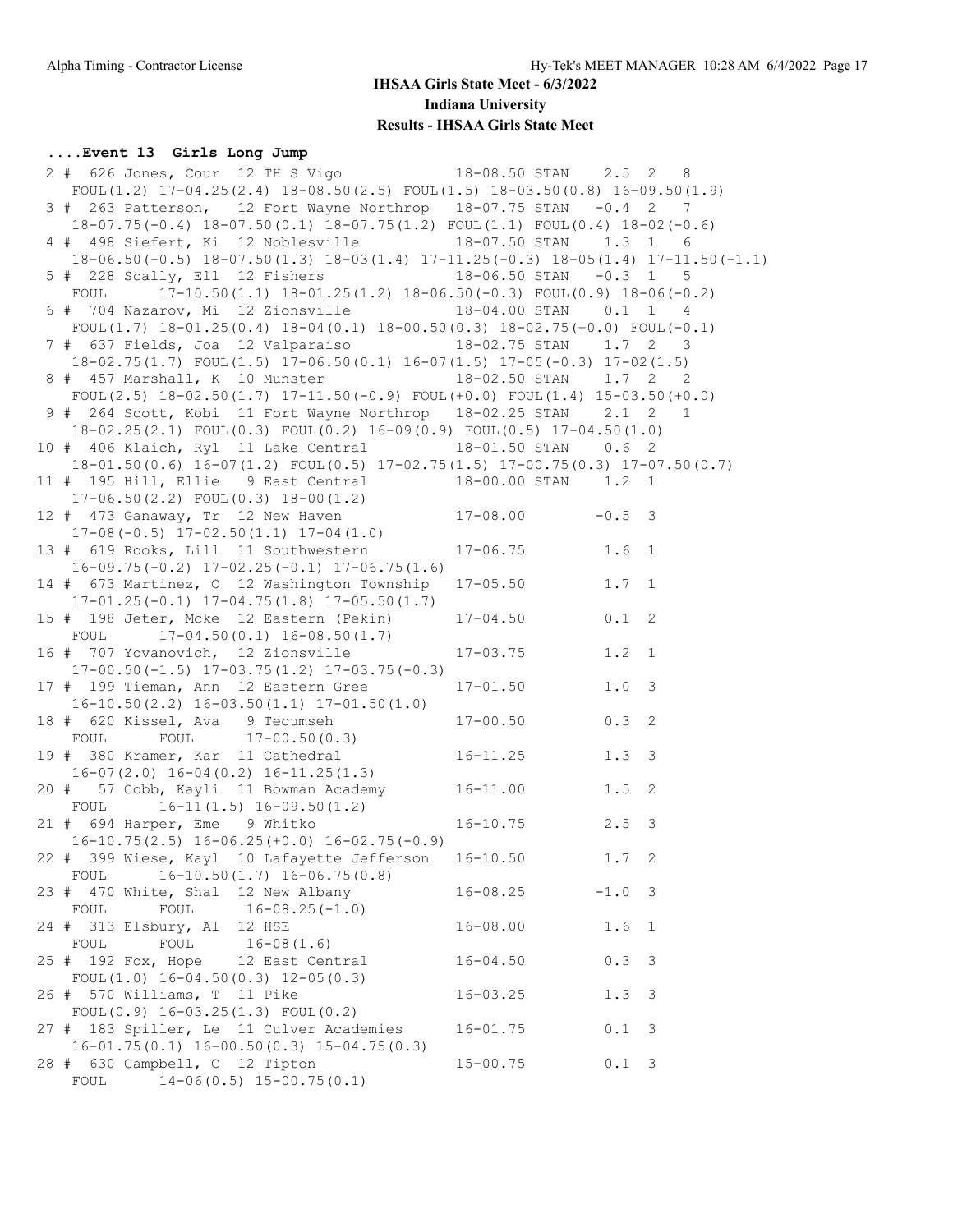### **Event 14 Girls Discus Throw**

|  | ================<br>State: * 168-06 2013 Adriana Brown, Lawrence Central<br>127-00 STAN                |                    |                |              |
|--|--------------------------------------------------------------------------------------------------------|--------------------|----------------|--------------|
|  | Name Year School                                                                                       |                    |                |              |
|  | 1 # 41 Lucas, Hadl 10 Bloomington North 147-04.00 STAN 2 10<br>140-07 147-04 145-10 FOUL 141-10 FOUL   |                    |                |              |
|  | 2 # 413 Schoonmaker 12 Lake Central 136-10.00 STAN 2 8<br>127-05 133-08 125-02 131-00 136-10 FOUL      |                    |                |              |
|  | 3 # 674 Yoder, Emma 10 Wawasee<br>122-07 124-08 126-05 118-03 124-01 134-03                            | 134-03.00 STAN 2 7 |                |              |
|  | 4 # 480 Miller, Syd 11 New Palestine 134-01.00 STAN 2<br>125-08 FOUL FOUL 134-01 130-09 FOUL           |                    |                | 6            |
|  | 5 # 482 Alexander, 10 Noblesville 133-11.00 STAN<br>126-08 123-07 133-11 131-02 129-08 131-03          |                    | $\mathbf{2}$   | 5            |
|  | 6 # 180 Miller, Mad 12 Culver Academies 131-10.00 STAN<br>122-09 127-11 104-03 131-10 120-00 FOUL      |                    | 2              | 4            |
|  | 7 # 691 Mallory, Dr 12 Whiteland Community 131-05.00 STAN 2<br>116-06 122-02 123-08 119-09 FOUL 131-05 |                    |                | $\mathsf 3$  |
|  | 8 # 668 Sanner, Abb 12 Warsaw Community 129-01.00 STAN 2<br>126-03 129-01 FOUL 117-01 123-09 123-10    |                    |                | 2            |
|  | 9 # 301 Jackson, Em 10 Greensburg 125-07.00 2<br>125-07 125-04 FOUL 107-03 122-01 115-02               |                    |                | $\mathbf{1}$ |
|  | 10 # 315 Fiabema, Ro 12 HSE<br>103-08 123-07 FOUL 113-02 FOUL FOUL                                     | $123 - 07.00$      | 2              |              |
|  | 11 # 104 Sparks, Ale 12 Carroll (Fw) 122-03.00<br>121-04 FOUL 122-03                                   |                    | $\mathbf{1}$   |              |
|  | 12 # 505 Gooch, Trac 12 North Centra 119-03.00<br>FOUL 116-01 119-03                                   |                    | $\overline{c}$ |              |
|  | 13 # 304 Gardner, Em 9 Greenwood Community 119-00.00<br>99-05 119-00 116-09                            |                    | $\mathbf{1}$   |              |
|  | 14 # 425 Robbins, Be 9 Linton-Stockton 117-07.00<br>110-09 110-09 117-07                               |                    | $\mathbf{1}$   |              |
|  | 15 # 396 Bilbrey, Ga 11 Jay County 116-06.00<br>101-05 116-06 113-07                                   |                    | $\mathbf{1}$   |              |
|  | 16 # 212 Farmer, Mad 12 Evansville Harrison 109-01.00<br>FOUL 99-10 109-01                             |                    | $\mathbf{1}$   |              |
|  | 17 # 55 Reiff, Laur 11 Bluffton 108-02.00<br>108-02 FOUL FOUL                                          |                    | $\mathbf{1}$   |              |
|  | 18 # 162 Jackson, Me 10 Clay City 104-11.00<br>FOUL 104-11 94-01                                       |                    | 1              |              |
|  | 19 # 464 Daily, Tame 12 New Albany<br>FOUL 103-10 100-04                                               | 103-10.00          | $\mathbf{1}$   |              |
|  | 20 # 472 Dommer, Mak 10 New Haven<br>FOUL FOUL 103-08                                                  | $103 - 08.00$      | 2              |              |
|  | 21 # 88 Reagor, Tay 12 Carmel<br>102-11 FOUL FOUL                                                      | $102 - 11.00$      | 2              |              |
|  | 22 # 471 Bowman, Ala 10 New Castle<br>99-11 100-00 100-04                                              | $100 - 04.00$      | $\mathbf{1}$   |              |
|  | 23 # 588 Pickering, 12 Portage<br>FOUL 99-04 FOUL                                                      | $99 - 04.00$       | $\mathbf{1}$   |              |
|  | 24 # 132 Wingler, Sh 11 Center Grove 98-07.00<br>FOUL FOUL 98-07                                       |                    | $\mathbf{2}$   |              |
|  | 25 # 456 West, Hanna 10 Mt. Vernon (Posey) 87-04.00<br>FOUL FOUL 87-04                                 |                    | $\mathbf 1$    |              |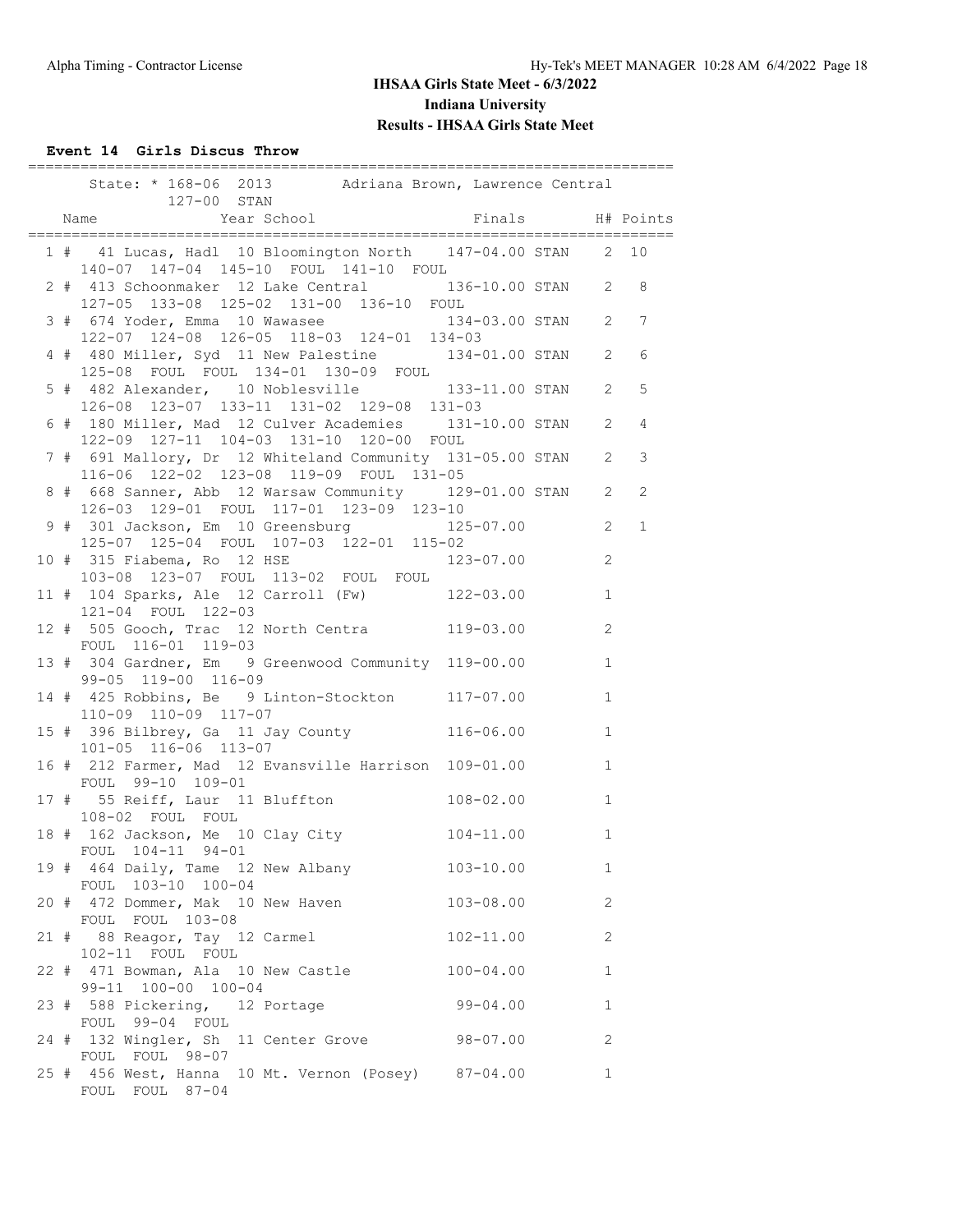### **....Event 14 Girls Discus Throw**

|  |                |  | $--$ # 458 Wheaton, Ty 11 Munster | FOUL  |  |
|--|----------------|--|-----------------------------------|-------|--|
|  | FOUL FOUL FOUL |  |                                   |       |  |
|  |                |  | -- # 156 Fulkerson, 12 Churubusco | FOUL. |  |
|  | FOUL FOUL FOUL |  |                                   |       |  |

#### **Event 15 Girls Shot Put**

|  | State: * 50-09 2011 Tori Bliss, Portage<br>$40 - 09.25$ STAN                                                                                           |                |                |
|--|--------------------------------------------------------------------------------------------------------------------------------------------------------|----------------|----------------|
|  | Year School<br>Finals H# Points<br>Name                                                                                                                |                |                |
|  | 1 # 41 Lucas, Hadl 10 Bloomington North 46-04.25 STAN 2 10<br>44-11.75 FOUL 46-04.25 41-11.75 46-04 44-00.25                                           |                |                |
|  | 2 # 132 Wingler, Sh 11 Center Grove 45-04.50 STAN 2 8<br>42-05.25 43-11.25 FOUL 41-00.75 45-04.50 41-01                                                |                |                |
|  | 3 # 267 Anderson, N 12 Fort Wayne Snider 44-01.00 STAN 2 7                                                                                             |                |                |
|  | 43-03.50 41-05.25 44-01 42-09.25 42-10 43-05.25<br>4 # 104 Sparks, Ale 12 Carroll (Fw) 42-09.50 STAN<br>39-10.25 42-09.50 42-08.50 FOUL 39-03.25 41-00 | $\overline{2}$ | 6              |
|  | 5 # 301 Jackson, Em 10 Greensburg 42-05.25 STAN<br>FOUL 40-03 38-10.75 38-10.75 41-06.75 42-05.25                                                      | 2              | 5              |
|  | 6 # 116 Crum, Kylie 12 Center Grove 41-08.25 STAN<br>41-08.25 41-02.75 39-09.75 39-06.50 41-00 40-02.75                                                | $\mathbf{1}$   | 4              |
|  | 7 # 695 Howard, Gwe 9 Whitko 41-04.75 STAN<br>40-01.25 40-08 39-06.25 40-10 41-04.75 39-07.25                                                          | 2              | $\mathsf 3$    |
|  | 8 # 479 Lumbley, Qu 11 New Palestine 41-04.00 STAN 2<br>38-01 FOUL 41-04 40-09 40-02 40-08.25                                                          |                | $\overline{c}$ |
|  | 9 # 4 Higgins, Ma 12 Anderson 41-02.50 STAN<br>41-02.25 36-02 41-02.50 FOUL 37-04 38-07.75                                                             | 2              | $\mathbf{1}$   |
|  | 10 # 693 Taylor, Bro 11 Whiteland Community J41-02.50 STAN<br>39-07.25 35-05 41-02.50 37-11.50 38-01.25 37-02.25                                       | 2              |                |
|  | 11 # 387 Wooden, Lar 10 Crispus Attucks 39-09.75<br>37-06.25 FOUL 39-09.75                                                                             | 2              |                |
|  | 12 # 702 Makinde, Ka 12 Zionsville 39-07.25<br>39-07.25 37-07.25 FOUL                                                                                  | 2              |                |
|  | 13 # 135 Deaton, Ale 10 Charlestown 39-06.25<br>39-06.25 FOUL 38-10                                                                                    | $\mathbf{1}$   |                |
|  | 14 # 185 Garnett, Al 11 Decatur Central 39-04.75<br>37-11.75 39-04 39-04.75                                                                            | $\mathbf{1}$   |                |
|  | 15 # 691 Mallory, Dr 12 Whiteland Community 39-01.25<br>FOUL 37-11.25 39-01.25                                                                         | 2              |                |
|  | 16 # 642 Rice, Ayla 12 Valparaiso 38-11.00<br>$37-08.50$ $38-11$ $38-04$                                                                               | 2              |                |
|  | $38 - 00.00$<br>17 # 468 Tandy, Amel 12 New Albany<br>35-07.25 38-00 36-02.50                                                                          | $\mathbf{1}$   |                |
|  | 18 # 585 Lavendusky, 12 Portage<br>$37 - 11.50$<br>35-04.25 34-04.50 37-11.50                                                                          | $\mathbf{1}$   |                |
|  | 19 # 482 Alexander, 10 Noblesville<br>$37 - 09.25$<br>37-09.25 34-09.75 36-01.50                                                                       | 1              |                |
|  | 20 # 593 Jackson, Ke 11 Rochester Community 37-01.25<br>33-05 37-01.25 36-10.50                                                                        | $\mathbf{1}$   |                |
|  | 21 # 587 Nelson, Jae 12 Portage<br>$36 - 05.50$<br>36-05.50 36-02.50 FOUL                                                                              | 2              |                |
|  | 22 # 139 King, Demar 12 Charlestown<br>$36 - 05.00$<br>34-00 36-02.25 36-05                                                                            | 1              |                |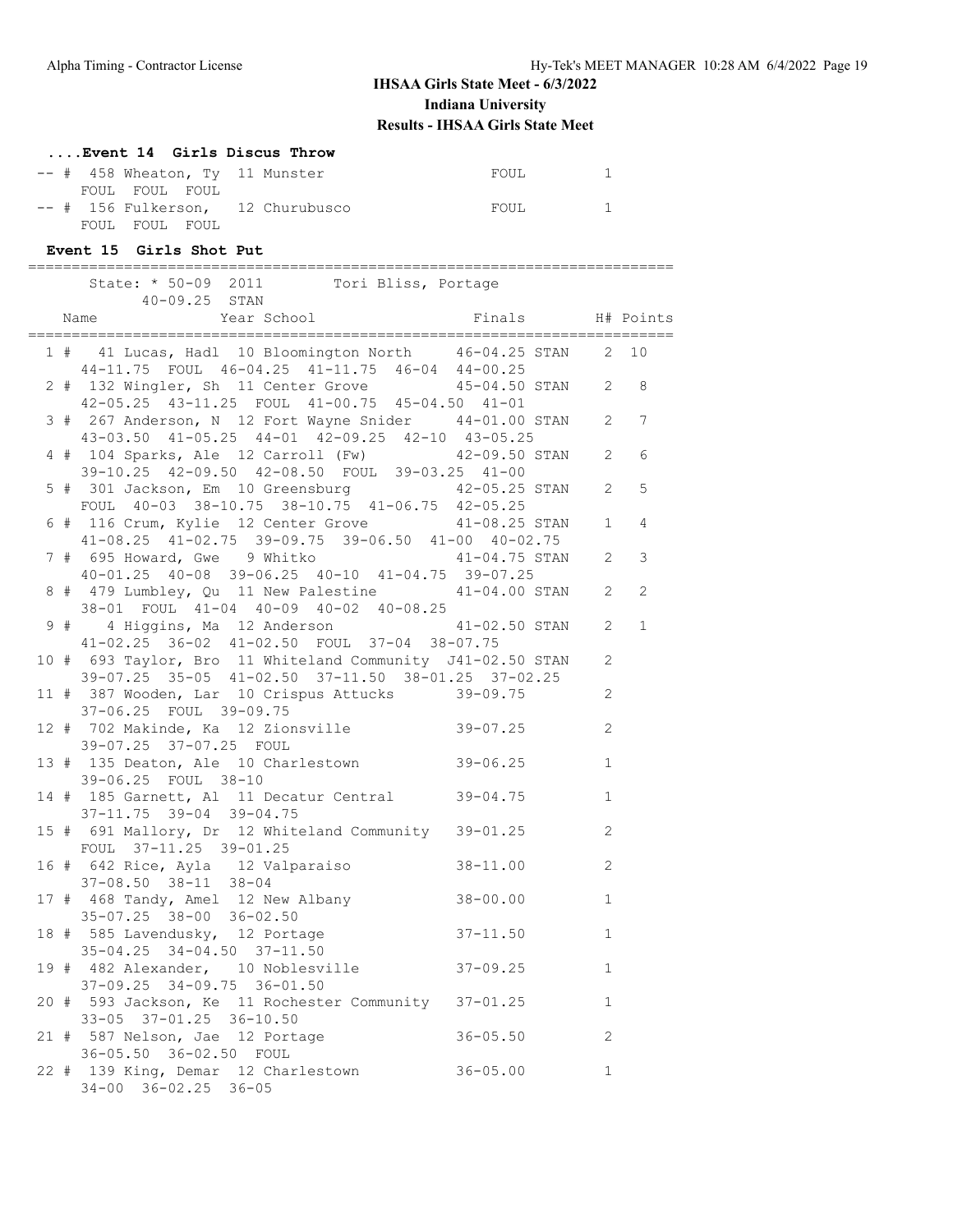### **....Event 15 Girls Shot Put**

| 23 # 109 Hurt, Gretc 10 Castle                       | $36 - 01.50$ |              |
|------------------------------------------------------|--------------|--------------|
| $36 - 01.50$ $35 - 10.25$ $35 - 00.25$               |              |              |
| 24 # 212 Farmer, Mad 12 Evansville Harrison 35-01.75 |              | $\mathbf{1}$ |
| 35-01.75 FOUL FOUL                                   |              |              |
| 25 # 668 Sanner, Abb 12 Warsaw Community             | $34 - 10.25$ | $\mathbf{1}$ |
| 34-10.25 34-02 FOUL                                  |              |              |
| 26 # 153 Boersma, Ha 12 Churubusco                   | $34 - 09.50$ | 1            |
| 32-01.50 34-09.50 FOUL                               |              |              |
| 27 # 443 Leitzman, B 10 Mooresville                  | $34 - 06.25$ |              |
| 33-03.50 FOUL 34-06.25                               |              |              |

#### **Event 16 Girls Pole Vault**

| State: * 13-06.25 2009 Ellie McCardwell, Pendleton Hts                                                                                                                                                                                                                                                                                                                                       |                         |             |  |                          |        |                |                    |
|----------------------------------------------------------------------------------------------------------------------------------------------------------------------------------------------------------------------------------------------------------------------------------------------------------------------------------------------------------------------------------------------|-------------------------|-------------|--|--------------------------|--------|----------------|--------------------|
|                                                                                                                                                                                                                                                                                                                                                                                              | $11 - 06.00$ STAN       |             |  |                          |        |                |                    |
| Name                                                                                                                                                                                                                                                                                                                                                                                         |                         | Year School |  |                          | Finals |                | Points             |
| 1 # 577 VanBibber, 12 Plainfield 12-03.00 STAN                                                                                                                                                                                                                                                                                                                                               | =====================   |             |  | ======================== |        |                | 10                 |
| 9-06 10-00 10-06 11-00 11-03 11-06 11-09 12-00 12-03 12-06                                                                                                                                                                                                                                                                                                                                   |                         |             |  |                          |        |                |                    |
| PPP P O O O O XO O O                                                                                                                                                                                                                                                                                                                                                                         |                         |             |  |                          |        | XXX            |                    |
| 2 # 703 Merrell, Ke 12 Zionsville 512-03.00 STAN 8                                                                                                                                                                                                                                                                                                                                           |                         |             |  |                          |        |                |                    |
| 9-06 10-00 10-06 11-00 11-03 11-06 11-09 12-00 12-03 12-06 12-09                                                                                                                                                                                                                                                                                                                             |                         |             |  |                          |        |                |                    |
|                                                                                                                                                                                                                                                                                                                                                                                              |                         |             |  |                          |        |                | XXX                |
| P P P O P O P O XXO XXX<br>112 Schilling, 12 Lake Central 12-00.00 STAN<br>3 # 412 Schilling, 12 Lake Central                                                                                                                                                                                                                                                                                |                         |             |  |                          |        |                | $\overline{7}$     |
| 9-06 10-00 10-06 11-00 11-03 11-06 11-09 12-00 12-03                                                                                                                                                                                                                                                                                                                                         |                         |             |  |                          |        |                |                    |
| $\frac{1}{2} \frac{1}{2} \frac{1}{2} \frac{1}{2} \frac{1}{2} \frac{1}{2} \frac{1}{2} \frac{1}{2} \frac{1}{2} \frac{1}{2} \frac{1}{2} \frac{1}{2} \frac{1}{2} \frac{1}{2} \frac{1}{2} \frac{1}{2} \frac{1}{2} \frac{1}{2} \frac{1}{2} \frac{1}{2} \frac{1}{2} \frac{1}{2} \frac{1}{2} \frac{1}{2} \frac{1}{2} \frac{1}{2} \frac{1}{2} \frac{1}{2} \frac{1}{2} \frac{1}{2} \frac{1}{2} \frac{$ | XO XO O --- O XO XO XXX |             |  |                          |        |                |                    |
| 4 # 385 Swart, Kail 11 Cathedral 11-09.00 STAN 5.50                                                                                                                                                                                                                                                                                                                                          |                         |             |  |                          |        |                |                    |
| 9-06 10-00 10-06 11-00 11-03 11-06 11-09 12-00                                                                                                                                                                                                                                                                                                                                               |                         |             |  |                          |        |                |                    |
| PPP --- --- --- 0 0 XXO XXX                                                                                                                                                                                                                                                                                                                                                                  |                         |             |  |                          |        |                |                    |
| 4 # 172 Zeilenga, G 11 Covenant Chr                                                                                                                                                                                                                                                                                                                                                          |                         |             |  |                          |        |                | 11-09.00 STAN 5.50 |
| 9-06 10-00 10-06 11-00 11-03 11-06 11-09                                                                                                                                                                                                                                                                                                                                                     |                         |             |  |                          |        |                |                    |
| $---$ 0 0 0 0 0 XXO                                                                                                                                                                                                                                                                                                                                                                          |                         |             |  |                          |        |                |                    |
| 6 # 239 Zeinemann, 12 Floyd Central                                                                                                                                                                                                                                                                                                                                                          |                         |             |  |                          |        | 11-06.00 STAN  | 4                  |
| 9-06 10-00 10-06 11-00 11-03 11-06 11-09                                                                                                                                                                                                                                                                                                                                                     |                         |             |  |                          |        |                |                    |
| --- 0 0 0 0 0 XXX                                                                                                                                                                                                                                                                                                                                                                            |                         |             |  |                          |        |                |                    |
| 7 # 74 Schwab, Ash 10 Brownsburg                                                                                                                                                                                                                                                                                                                                                             |                         |             |  |                          |        | J11-06.00 STAN | 3                  |
| 9-06 10-00 10-06 11-00 11-03 11-06 11-09                                                                                                                                                                                                                                                                                                                                                     |                         |             |  |                          |        |                |                    |
| --- 0 0 0 0 XO XXX                                                                                                                                                                                                                                                                                                                                                                           |                         |             |  |                          |        |                |                    |
| 8 # 331 Wilhelm, El 12 HSE                                                                                                                                                                                                                                                                                                                                                                   |                         |             |  |                          |        | J11-06.00 STAN | 2                  |
| 9-06 10-00 10-06 11-00 11-03 11-06 11-09                                                                                                                                                                                                                                                                                                                                                     |                         |             |  |                          |        |                |                    |
| --- --- XO XO O XXO XXX                                                                                                                                                                                                                                                                                                                                                                      |                         |             |  |                          |        |                |                    |
| 9 # 492 Lillge, Lai 11 Noblesville                                                                                                                                                                                                                                                                                                                                                           |                         |             |  | $11 - 03.00$             |        |                | $\mathbf{1}$       |
| 9-06 10-00 10-06 11-00 11-03 11-06                                                                                                                                                                                                                                                                                                                                                           |                         |             |  |                          |        |                |                    |
| --- --- 0 XO 0 XXX                                                                                                                                                                                                                                                                                                                                                                           |                         |             |  |                          |        |                |                    |
| 10 # 20 Ballengee, 12 Barr Reeve 511-03.00                                                                                                                                                                                                                                                                                                                                                   |                         |             |  |                          |        |                |                    |
| 9-06 10-00 10-06 11-00 11-03 11-06                                                                                                                                                                                                                                                                                                                                                           |                         |             |  |                          |        |                |                    |
| --- 0 0 0 XO XXX                                                                                                                                                                                                                                                                                                                                                                             |                         |             |  |                          |        |                |                    |
| 10 # 279 Uhlik, Rebe 11 Franklin Central J11-03.00                                                                                                                                                                                                                                                                                                                                           |                         |             |  |                          |        |                |                    |
| 9-06 10-00 10-06 11-00 11-03 11-06                                                                                                                                                                                                                                                                                                                                                           |                         |             |  |                          |        |                |                    |
| O O O O XO XXX                                                                                                                                                                                                                                                                                                                                                                               |                         |             |  |                          |        |                |                    |
| 12 # 306 Luttrell, A 10 Greenwood Community 11-00.00                                                                                                                                                                                                                                                                                                                                         |                         |             |  |                          |        |                |                    |
| 9-06 10-00 10-06 11-00 11-03                                                                                                                                                                                                                                                                                                                                                                 |                         |             |  |                          |        |                |                    |
| --- 0 0 0 XXX                                                                                                                                                                                                                                                                                                                                                                                |                         |             |  |                          |        |                |                    |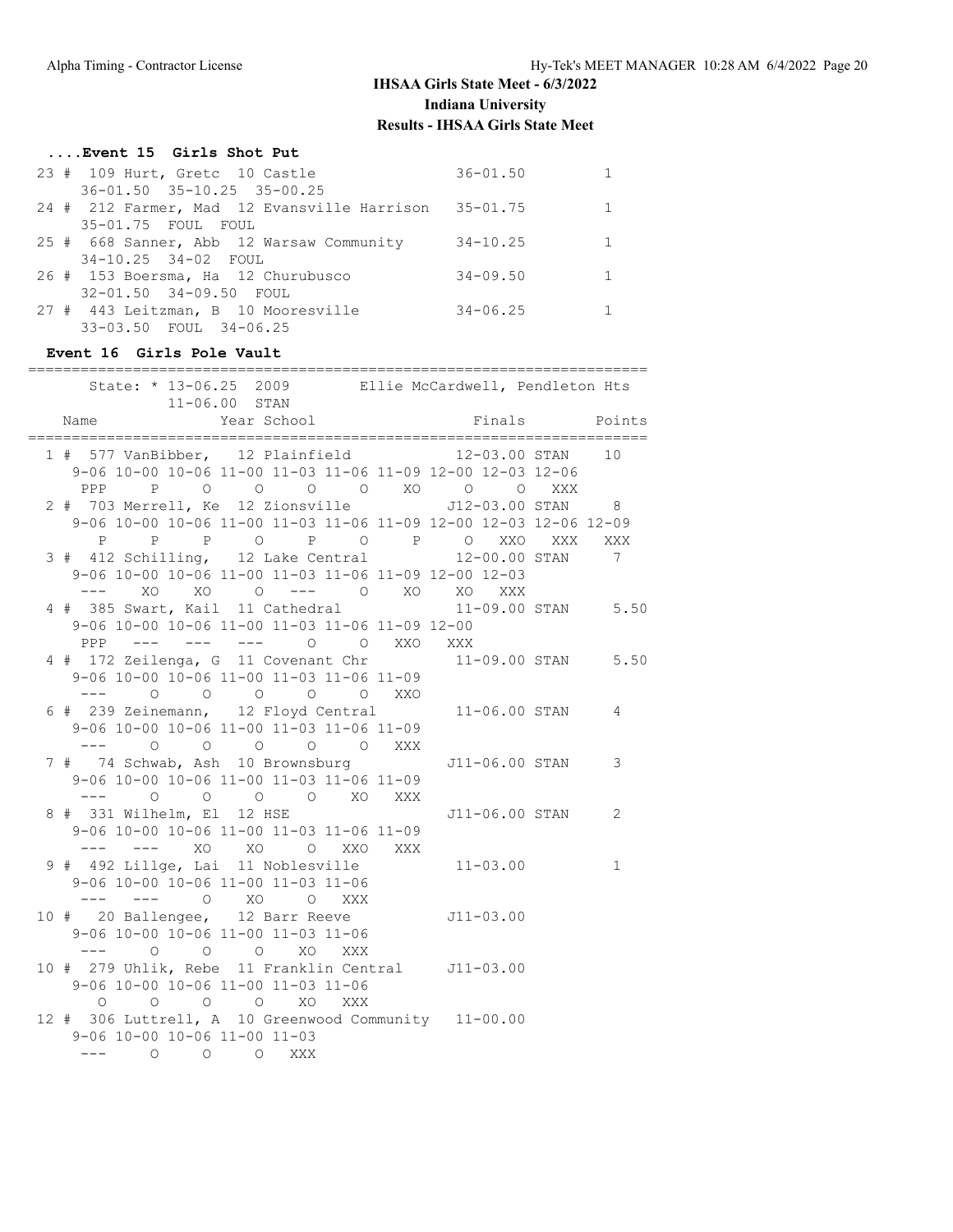# **....Event 16 Girls Pole Vault**

| O XO O XO XXX<br>14 # 234 Davis, Reec 12 Floyd Central 10-06.00<br>9-06 10-00 10-06 11-00<br>P O XXX<br>$\mathbf P$<br>14 # 553 Weigand, Ka 10 Park Tudor 10-06.00<br>9-06 10-00 10-06 11-00<br>0 0 0 XXX<br>16 # 175 Bourdier, S 11 Culver Academies J10-06.00<br>9-06 10-00 10-06 11-00<br>O XO O XXX<br>17 # 131 Walker, Khl 9 Center Grove 510-06.00<br>$9-06$ 10-00 10-06 11-00<br>O O XO XXX<br>17 # 99 Hoogland, I 12 Carroll (Fw) J10-06.00<br>9-06 10-00 10-06 11-00<br>--- --- XO XXX<br>19 # 666 Niebbia, Jo 12 Warsaw Community J10-06.00<br>9-06 10-00 10-06 11-00<br>O XO XO XXX<br>20 # 549 King, Taylo 12 Oak Hill 10-00.00<br>$9 - 06$ 10-00 10-06<br>XO XO XXX<br>21 # 622 Wuestefeld, 10 TH N Vigo J10-00.00<br>$9 - 06$ 10-00 10-06<br>XO XXO XXX<br>22 # 63 Jung, Quinl 11 Brebeuf Jesuit 9-06.00<br>$9 - 06$ 10-00<br>XO XXX |  |
|----------------------------------------------------------------------------------------------------------------------------------------------------------------------------------------------------------------------------------------------------------------------------------------------------------------------------------------------------------------------------------------------------------------------------------------------------------------------------------------------------------------------------------------------------------------------------------------------------------------------------------------------------------------------------------------------------------------------------------------------------------------------------------------------------------------------------------------------------|--|
|                                                                                                                                                                                                                                                                                                                                                                                                                                                                                                                                                                                                                                                                                                                                                                                                                                                    |  |
|                                                                                                                                                                                                                                                                                                                                                                                                                                                                                                                                                                                                                                                                                                                                                                                                                                                    |  |
|                                                                                                                                                                                                                                                                                                                                                                                                                                                                                                                                                                                                                                                                                                                                                                                                                                                    |  |
|                                                                                                                                                                                                                                                                                                                                                                                                                                                                                                                                                                                                                                                                                                                                                                                                                                                    |  |
|                                                                                                                                                                                                                                                                                                                                                                                                                                                                                                                                                                                                                                                                                                                                                                                                                                                    |  |
|                                                                                                                                                                                                                                                                                                                                                                                                                                                                                                                                                                                                                                                                                                                                                                                                                                                    |  |
|                                                                                                                                                                                                                                                                                                                                                                                                                                                                                                                                                                                                                                                                                                                                                                                                                                                    |  |
|                                                                                                                                                                                                                                                                                                                                                                                                                                                                                                                                                                                                                                                                                                                                                                                                                                                    |  |
|                                                                                                                                                                                                                                                                                                                                                                                                                                                                                                                                                                                                                                                                                                                                                                                                                                                    |  |
| 23 # 200 Abram, Ashl 10 Edgewood 59-06.00<br>$9 - 06$ 10-00<br>XXO XXX                                                                                                                                                                                                                                                                                                                                                                                                                                                                                                                                                                                                                                                                                                                                                                             |  |
| 23 # 433 Taylor, All 12 Martinsville 59-06.00<br>$9 - 06$ 10-00<br>XXO<br>XXX                                                                                                                                                                                                                                                                                                                                                                                                                                                                                                                                                                                                                                                                                                                                                                      |  |
| $--$ # 558 Pletcher, J 10 Penn<br>NH<br>$9 - 06$<br>XXX                                                                                                                                                                                                                                                                                                                                                                                                                                                                                                                                                                                                                                                                                                                                                                                            |  |
| -- # 634 Cavanaugh, 11 Valparaiso<br>ΝH<br>$9 - 06$ 10-00<br>XXX<br>$---$                                                                                                                                                                                                                                                                                                                                                                                                                                                                                                                                                                                                                                                                                                                                                                          |  |
| -- # 571 Arvanitis, 11 Plainfield<br>ΝH<br>$9 - 06$ 10-00<br>XXX                                                                                                                                                                                                                                                                                                                                                                                                                                                                                                                                                                                                                                                                                                                                                                                   |  |
| ===================================<br>Women - Team Rankings - 16 Events Scored                                                                                                                                                                                                                                                                                                                                                                                                                                                                                                                                                                                                                                                                                                                                                                    |  |
| ========================<br>==============================<br>1) North Central (Indianapoli 55<br>2) Noblesville<br>40                                                                                                                                                                                                                                                                                                                                                                                                                                                                                                                                                                                                                                                                                                                             |  |

| 1) North Central (Indianapoli 55 |       | 2) Noblesville           | 40  |
|----------------------------------|-------|--------------------------|-----|
| 3) Zionsville                    | 32    | 4) Bloomington North     | 28  |
| 5) Huntington North              | 27    | 6) Hamilton Southeastern | 26  |
| 7) Carmel                        | 24    | 8) Center Grove          | 23  |
| 8) Lake Central                  | 23    | 8) Park Tudor            | 23  |
| 11) Indianapolis Cathedral       | 21.50 | 12) Valparaiso           |     |
| 13) Fort Wayne Northrop          | 20    | 14) Chesterton           | 1 9 |